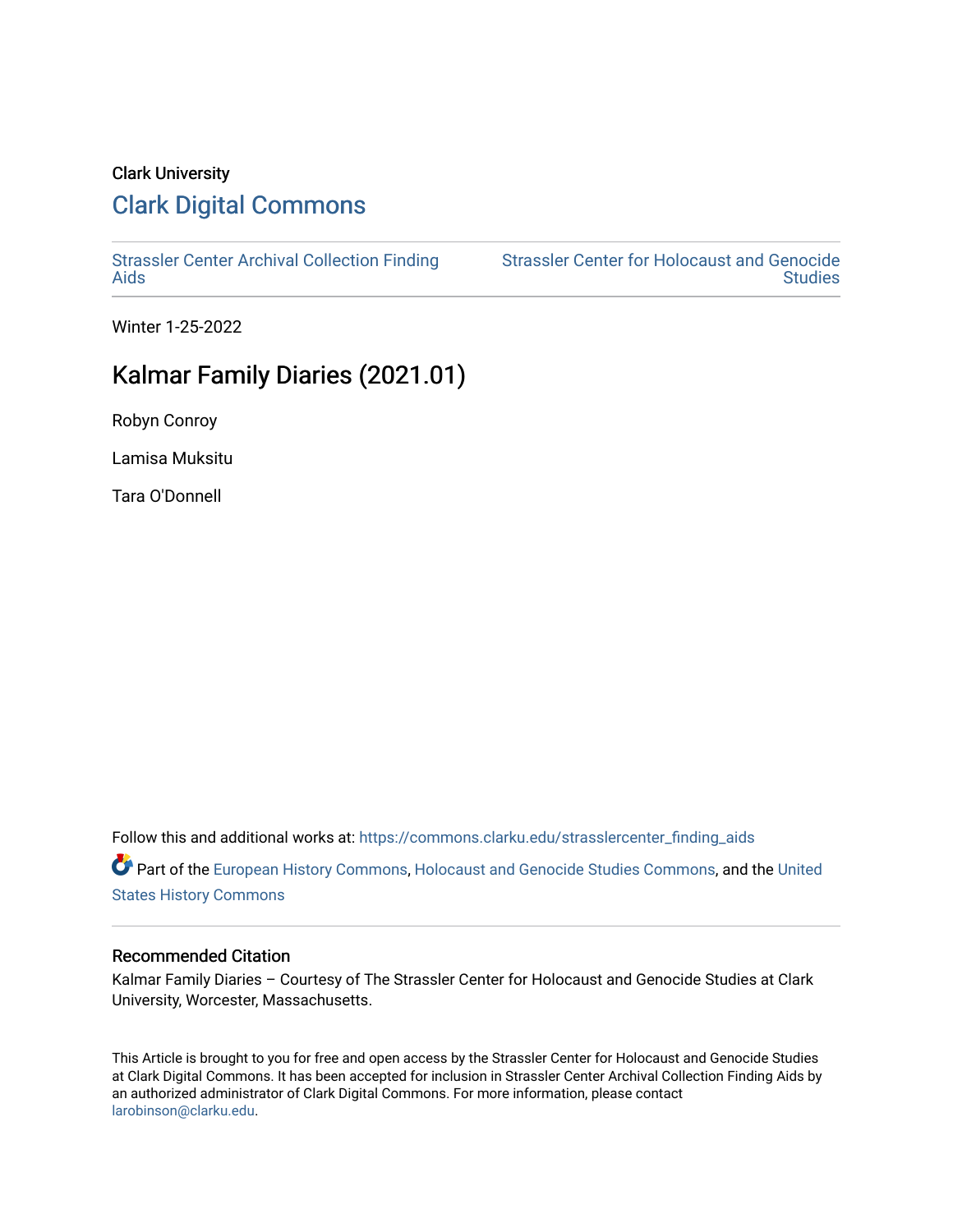# Strassler Center for Holocaust and Genocide Studies

11 Hawthorne Street Worcester, Massachusetts

# ARCHIVES 2021.01

Kalmar Family Diary Collection

Processd by Robyn Conroy, Lamisa Muksitu and Tara O'Donnell Janaury 2022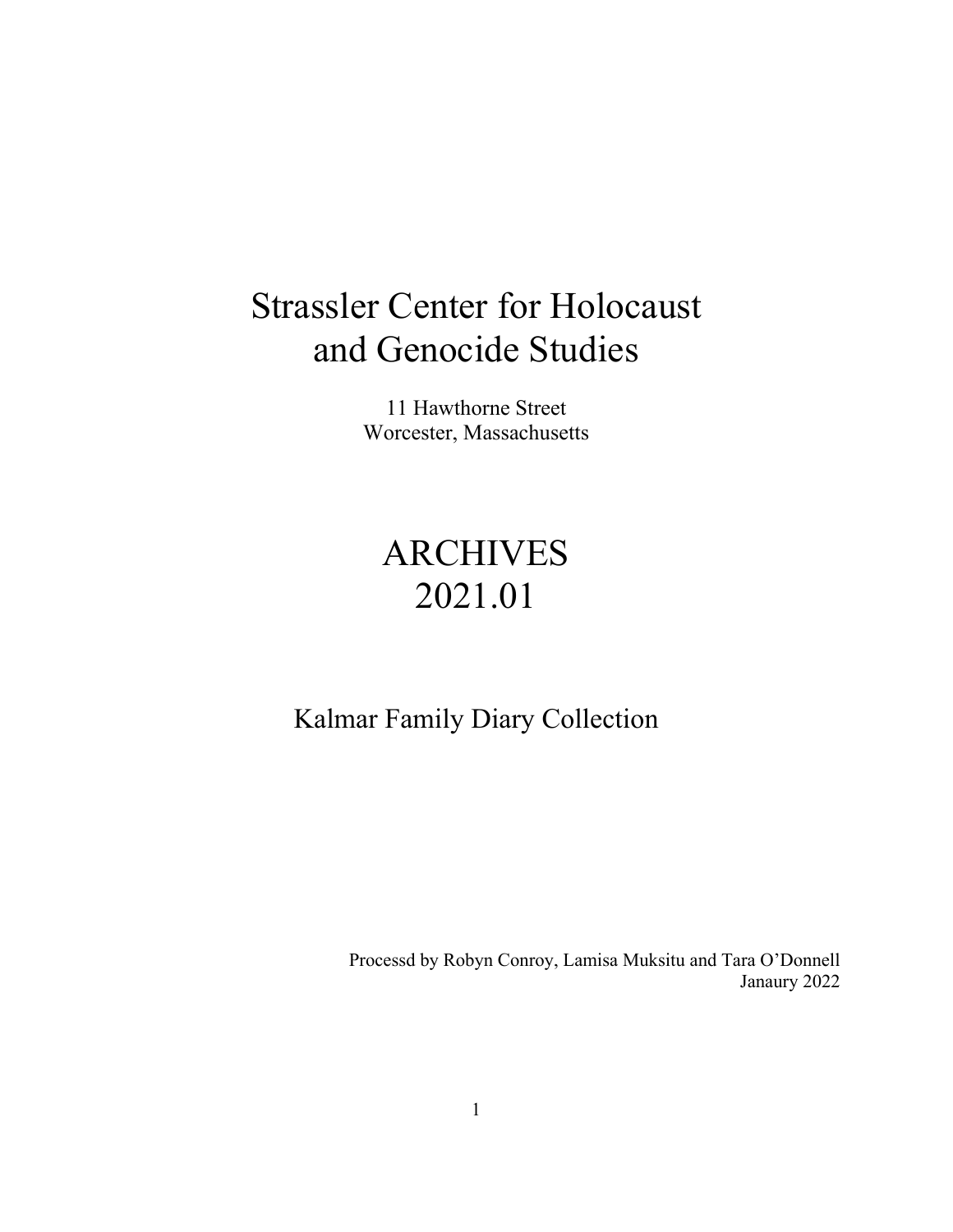### TABLE OF CONTENTS

| Series         |                |                                                             | Page           | Box     |
|----------------|----------------|-------------------------------------------------------------|----------------|---------|
|                |                | <b>Collection Information</b>                               | 3              |         |
|                |                | Historical/Biographical Notes                               | $\overline{4}$ |         |
|                |                | Scope and Content                                           | $\overline{4}$ |         |
|                |                | Series Description                                          | 5              |         |
| $\mathbf{1}$   |                | Diaries                                                     | $6 - 10$       | $1 - 5$ |
| $\overline{2}$ |                | Correspondences                                             | $11 - 18$      | 5       |
| $\overline{2}$ | $\mathbf{1}$   | Carlo Pietzner to George and Vera                           | 11             | 5       |
|                | $\overline{2}$ | Poetry from Heinz Politzer                                  | 12             | 5       |
|                | 3              | George and Vera to Heinz Politzer                           | 13             | 5       |
|                | $\overline{4}$ | Heinz Politzer to George and Vera                           | 14             | 5       |
|                | 5              | Emmy Wunsch Wien to Vera                                    | $15 - 16$      | 5       |
|                | 6              | Unknown to Vera                                             | 17             | 5       |
|                | $\tau$         | Unknown                                                     | 18             | 5       |
| 3              |                | Vera's sketches and scrapbook                               | 19 and BV      | 6       |
| 4              |                | Photographs                                                 | $20 - 23$      | 6       |
|                | $\mathbf{1}$   | George, Paul, and his parents<br>Karl and Margarethe Kalmar | 20             | 6       |
|                | $\overline{2}$ | George Kalmar                                               | 21             |         |
|                | 3              | Paul Kalmar                                                 | 22             |         |
|                | $\overline{4}$ | George, Vera, and Madeline Kalmar                           | 23             |         |
| 5              |                | External Harddrive with images of diaries                   |                | 6       |

2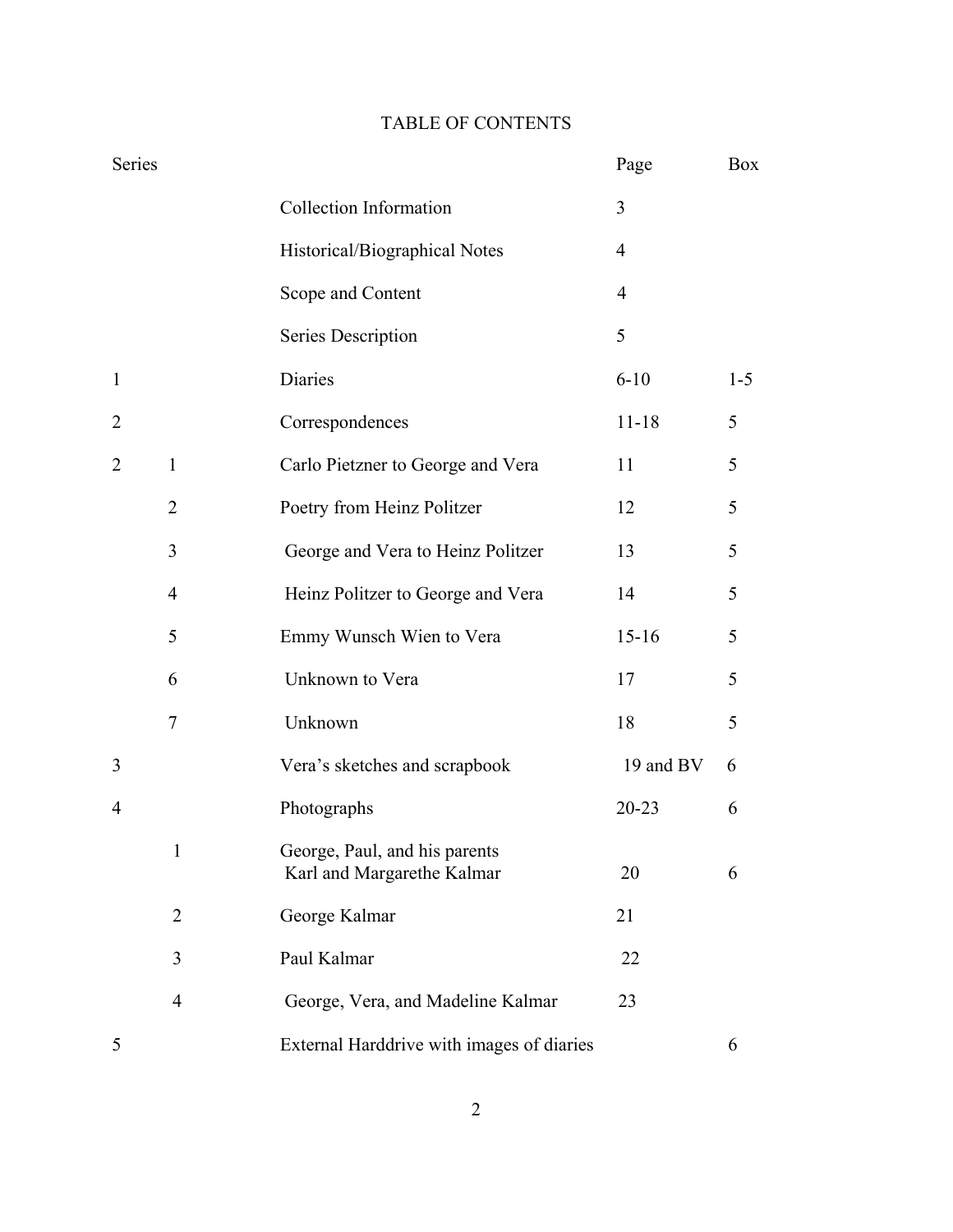### **Collection Information**

Abstract : This collection is comprised of 39 diaries belonging to members of the Kalmar family of Vienna, Austria. The first 26 (1913 – 1932) were written by [Margarethe Kalmar](https://www.geni.com/people/Margarethe-Kalmar/6000000024252189061) (Pollak) (December 5, 1881 (Vienna, Austria) – After May 16, 1944 (KZ Auschwitz)). The remaining 16 (1941 – 1993) were written by George Otto Kalmar (November 16, 1913 (Vienna, Austria) – November 12, 1994 (Copake, NY)). Collection also contains correspondences to George and Vera Kalmar as well as sketchbooks and images of the families.

Finding Aid : Finding Aid in print form is available in the Repository.

Preferred Citation : Kalmar Family Diaries – Courtesy of The Strassler Center for Holocaust and Genocide Studies at Clark University, Worcester, Massachusetts.

Provenance : Donated from the estate of George Kalmar's daughter Madeline 'Mady" (Kalmar) Harvey in 2021.

MARC Access : Collection is cataloged in MARC under the following subject headings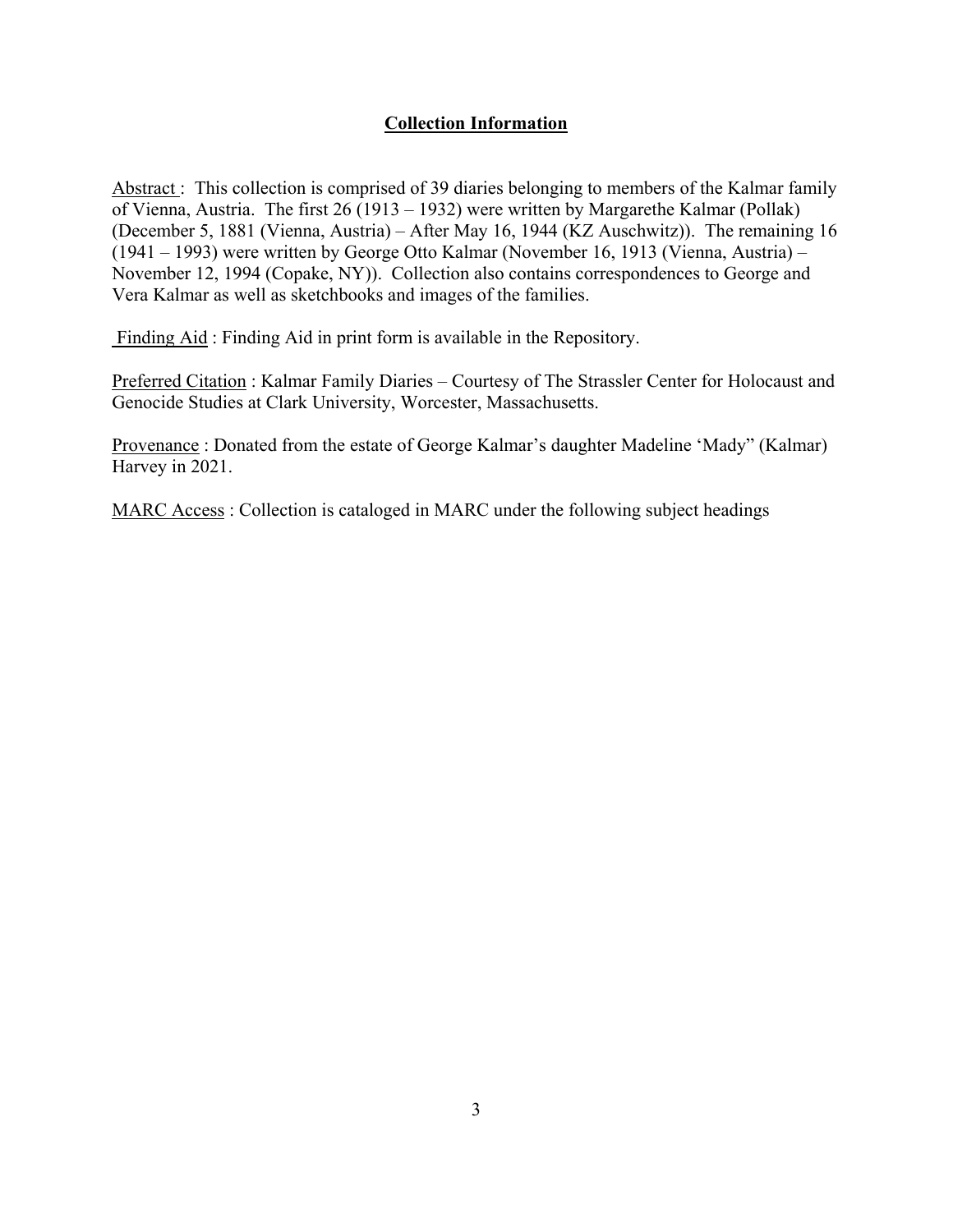#### **Historical/Biographical Notes**

[Karl Kalmar \(September 17, 1871 \(Vienna, Austria\) – December 26, 1942 \(Theresienstadt\)\) a](https://www.geni.com/people/Karl-Kalmar-Kohn/6000000017857270069)nd [Margarethe Kalmar](https://www.geni.com/people/Margarethe-Kalmar/6000000024252189061) (Pollak) (December 5, 1881 (Vienna, Austria) – After May 16, 1944 (KZ Auschwitz)). They had two sons Paul Kalmar (May 31, 1908 (Vienna, Austria) – August 3, 1977 (Scotland, UK)) and George Otto Kalmar (November 16, 1913 (Vienna, Austria) – November 12, 1994 (Copake, NY)).

George Kalmar studied painting at the Kunstgewerbschule (now University of Applied Arts) in Vienna. He married Vera Rosa Kalmar (Raschkes) (August 24, 1914 (Vienna, Austria) – August 24, 1988 (Acton, Middlesex County, Massachusetts)), a fellow artist, on July 10, 1938. They were married hastily just after Hitler attacked Austria. Their intention was to immigrate to the United States, but this required a financial affidavit from an American citizen pledging to provide financial support if it was required (so that these immigrants would not be a burden to the US government). Acquiring such an affidavit generally took time so their intermediate plan was to escape to Holland while awaiting the affidavit. The morning after their wedding, they left for The Netherlands. Thet spent one year in Holland awaiting the affidavit. George worked at a lace factory during that time. They finally left for the United States on the last boat that left Holland. As it pulled out of the dock, Hitler attacked Holland, and no more ships were allowed out.

They came to America via Ellis Island on May 16, 1940 and settled in New York City. Vera designed greeting cards for many years for a major firm, and George was art director of a pharmaceutical advertising company, while continuing to paint and exhibit. Upon the invitation of Carlo Pietzner, a fellow former student at the University, the Kalmars joined the new Camphill Village at Copake, N.Y. in 1962, where he worked in various capacities but especially as "painter-in-residence." During the 1970s and beyond he held one-man exhibitions in Massachusetts, and Salzburg, Austria, and participated in group shows in New York City. George Otto Kalmar died at the age of 80 on November 12, 1994 in Copake, Columbia County, New York. George and Vera Kalmar had one daughter, Madeline 'Mady" (Kalmar) Harvey (March 15, 1950 (New York City) - March 31, 2020 (Lincoln, MA)).

The diaries are objects of beauty as well as intriguing historical documents that fit within the modernist artistic milieu of interwar Vienna. Written in German in an elegant hand and illustrated with photographs of the artist, his family, and friends as well as his drawings, they form a unique collection. The diaries have the potential to serve as a valuable resource for students, either at the graduate or undergraduate level, eager to research primary source materials.

#### **Scope and Content**

This collection is comprised of 39 diaries belonging to members of the Kalmar family of Vienna, Austria. The first 26 (1913 – 1932) were written by [Margarethe Kalmar](https://www.geni.com/people/Margarethe-Kalmar/6000000024252189061) (Pollak) (Decr 5, 1881 (Vienna, Austria) – After May 16, 1944 (KZ Auschwitz)). The remaing  $16(1941 - 1993)$  were written by George Otto Kalmar (Nov 16, 1913 (Vienna, Austria) – Nov 12, 1994 (Copake, NY)).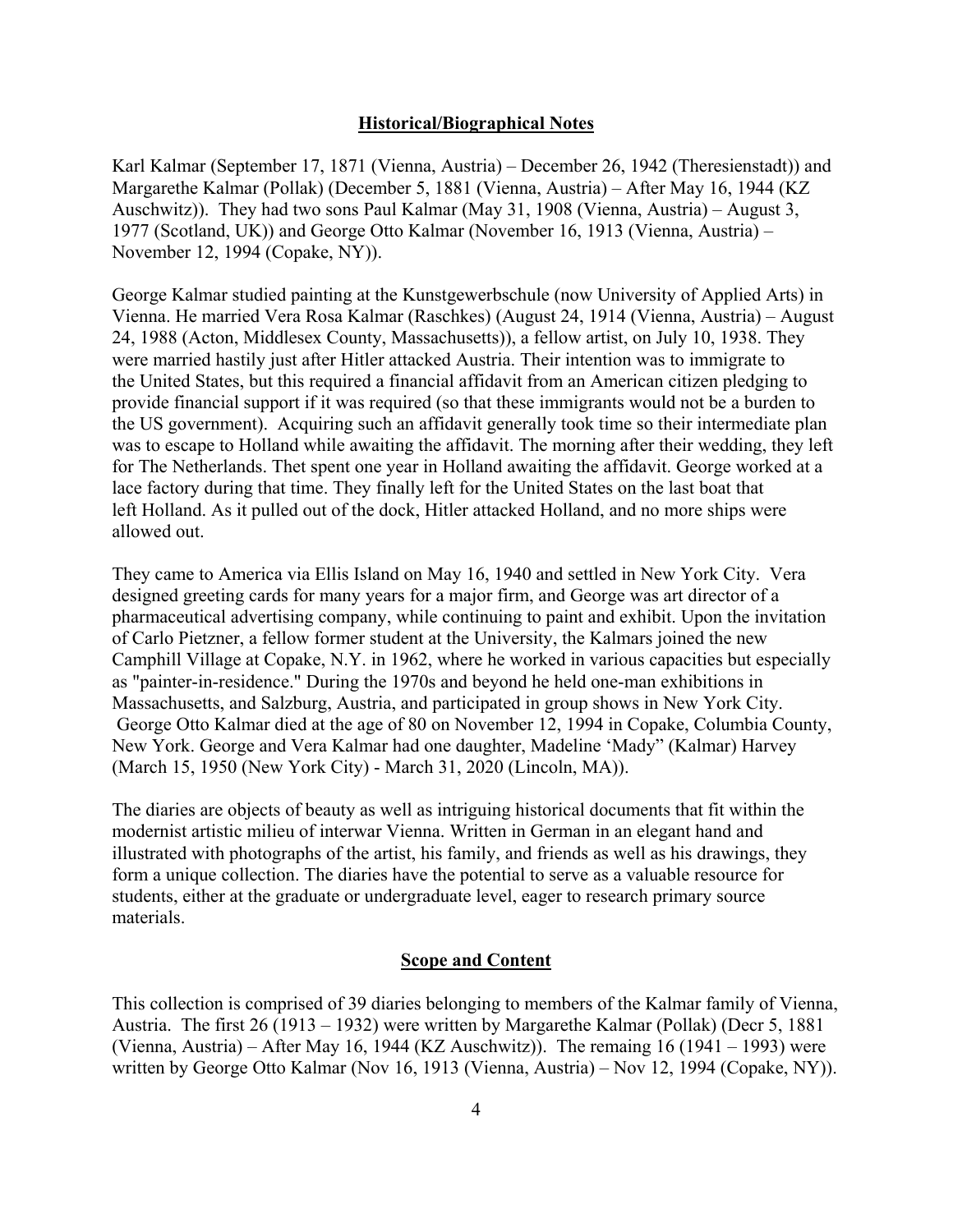### **Series Descriptions**

#### Series 1: Diaries

Series 2: Correspondences

Subseries 1: Correspondenses between Carlos Pietzner (Camphill) and George and Vera Kalmar Subseries 2: Poetry from Heinz Politzer Subseries 3: George and Vera to Heinz Politzer Subseries 4: Heinz Politzer to George and Vera Subseries 5: Emmy Wunsch Wien to Vera Subseries 6: Unknown to Vera Subseries 7: Unknown

Series 3: Vera's sketches and scrapbook

Series 4: Photographs

 Subseries 1: George, Paul, and his parents Karl and Margarethe Kalmar Subseries 2: George Kalmar Subseries 3: Paul Kalmar Subseries 4: George, Vera, and Madeline Kalmar

Series 5: External Hard drive with scans of diary pages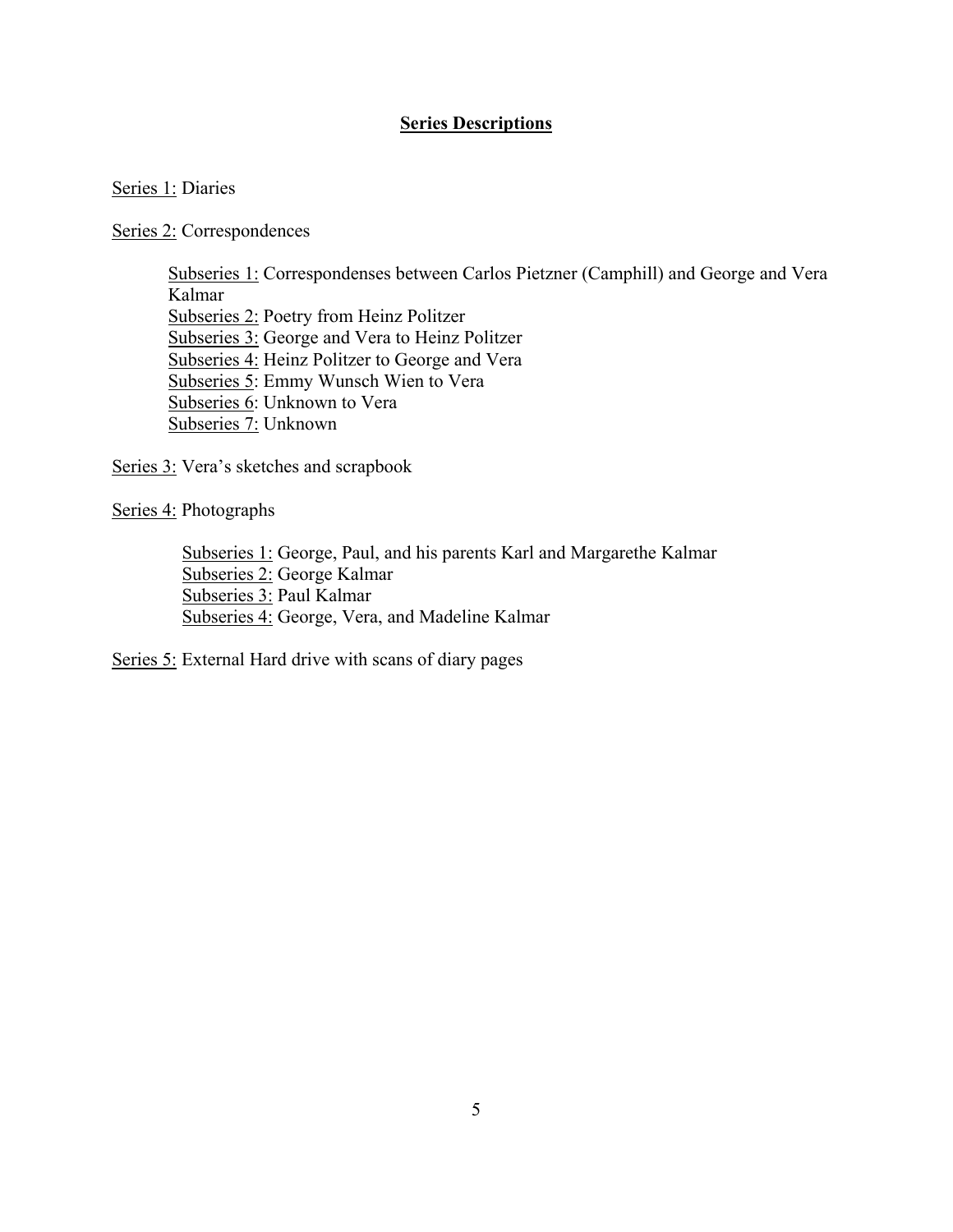| Box # Folder # | Accession # | Description                                                                                                                                                           |
|----------------|-------------|-----------------------------------------------------------------------------------------------------------------------------------------------------------------------|
| $\mathbf{1}$   | 2021.01.1.1 | 5 x 7 inch, dark green leather diary (November 16,<br>1913– November 16, 1914) 129 pages - written in<br>German by Margarethe Kalmar. Digital Scan<br>Available.      |
| $\mathbf{1}$   | 2021.01.1.2 | 6.5 x 8 inch, light brown diary (December 15, 1914)<br>$-$ September 30, 1916) 195 pages – written in<br>German by Margarethe Kalmar. Digital Scan<br>Available.      |
| $\mathbf{1}$   | 2021.01.1.3 | $6.5 \times 8$ inch, light brown diary (October 3, 1916 –<br>January 11, 1918) 144 pages – written in German<br>by Margarethe Kalmar. Digital Scan Available          |
| $\mathbf{1}$   | 2021.01.1.4 | $6.5 \times 8$ inch, light brown diary (February 1, 1918 –<br>September 9, 1919) 164 pages – written in German<br>by Margarethe Kalmar. Digital Scan Available.       |
| $\mathbf{1}$   | 2021.01.1.5 | 6.5 x 8 inch, light green diary (September 12, 1919)<br>- December 29, 1920) 164 pages - written in<br>German by Margarethe Kalmar. Digital Scan<br>Available.        |
| $\mathbf{1}$   | 2021.01.1.6 | 6.5 x 8 inch, dark green diary (June 6, 1921 -<br>December 19, 1921) 192 pages - written in German<br>by Margarethe Kalmar. Digital Scan Avaliable                    |
| 1              | 2021.01.1.7 | 6.5 x 8 inch, blue with red edges diary (September<br>20, 1921 – September 4, 1922) 176 pages - written<br>in German by Margarethe Kalmar. Digital Scan<br>Available. |
| 1              | 2021.01.1.8 | $6 \times 7$ inch, blue diary (September 5, 1922 –<br>February 13, 1923) 200 pages - written in German<br>by Margarethe Kalmar. Digtal Scan Available.                |
| $\overline{2}$ | 2021.01.1.9 | $6 \times 7$ inch, blue diary (February 15, 1923 – July 20,<br>1923) 132 pages - written in German by Margarethe<br>Kalmar. Digital Scan Available.                   |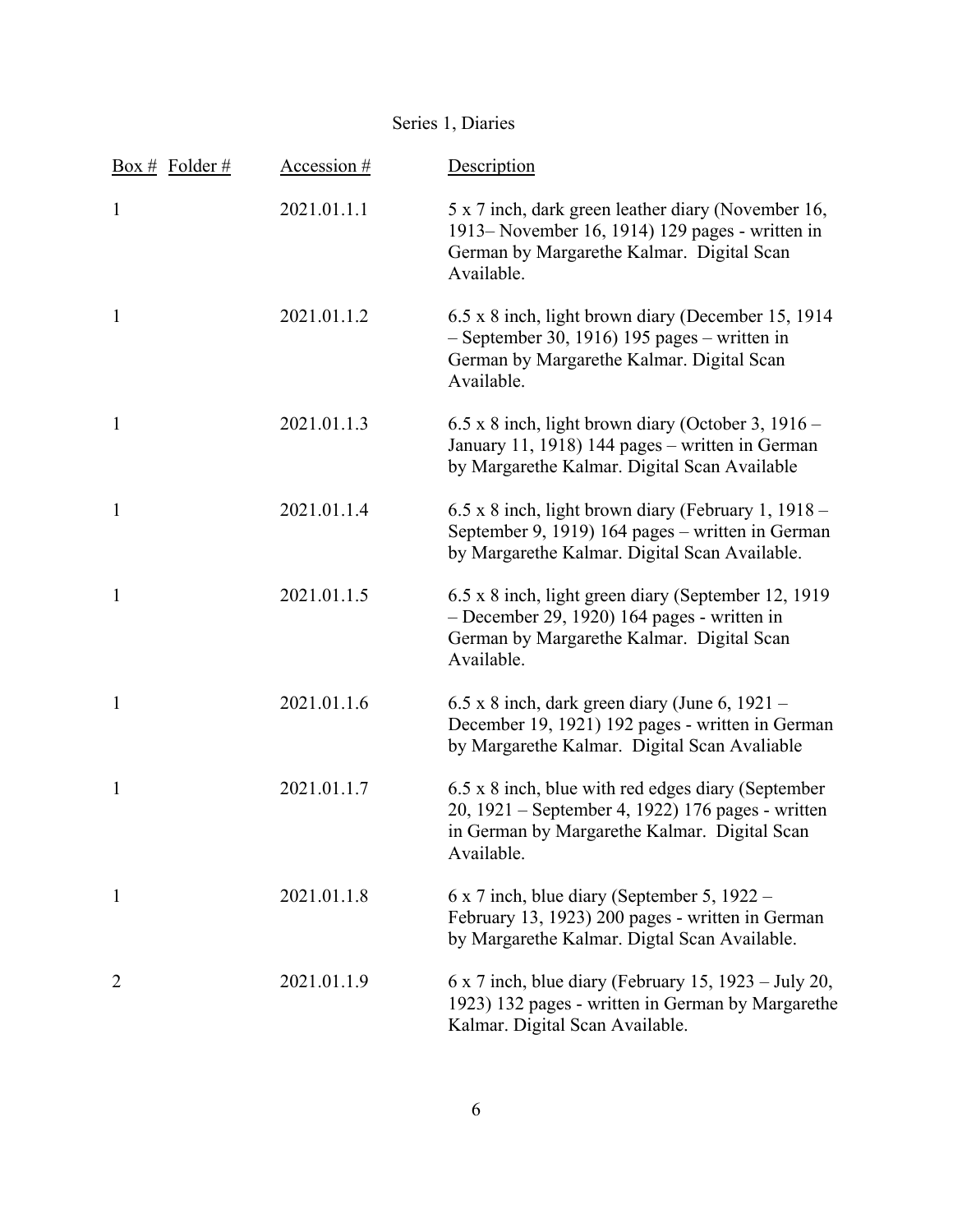| <u>Box # Folder #</u> | Accession #  | Description                                                                                                                                                |
|-----------------------|--------------|------------------------------------------------------------------------------------------------------------------------------------------------------------|
| $\overline{2}$        | 2021.01.1.10 | 6.5 x 8 inch, brown diary (July 21, 1923 – April 21,<br>1924) 186 pages - written in German by Margarethe<br>Kalmar. Digital Scan Available.               |
| $\overline{2}$        | 2021.01.1.11 | $6.5 \times 8$ inch, brown diary (April 24, 1924 –<br>September 23, 1924) 184 pages - written in German<br>by Margarethe Kalmar. Digital Scan Available.   |
| $\overline{2}$        | 2021.01.1.12 | $6.5 \times 8$ inch, brown diary (September 24, 1924 –<br>April 17, 1925) 185 pages - written in German by<br>Margarethe Kalmar. Digital Scan Available.   |
| $\overline{2}$        | 2021.01.1.13 | $6.5 \times 8$ inch, dark green diary (April 20, 1925 –<br>August 15, 1925) 146 pages - written in German by<br>Margarethe Kalmar. Digital Scan Available. |
| $\overline{2}$        | 2021.01.1.14 | $6.5 \times 8$ inch, dark green diary (August 16, 1925 –<br>April 14, 1926) 144 pages - written in German by<br>Margarethe Kalmar. Digital Scan Available. |
| $\overline{2}$        | 2021.01.1.15 | $6.5 \times 8$ inch, dark brown diary (April 15, 1926 –<br>August 10, 1926) 124 pages - written in German by<br>Margarethe Kalmar. Digital Scan Available. |
| 3                     | 2021.01.1.16 | $6.5 \times 8$ inch, blue diary (August 11, 1926 – January<br>15, 1927) 132 pages - written in German by<br>Margarethe Kalmar. Digital Scan Available.     |
| 3                     | 2021.01.1.17 | 6 x 7 inch, green with blue diary (January 15, 1927)<br>- August 24, 1927) 194 pages - written in German<br>by Margarethe Kalmar. Digital Scan Available.  |
| 3                     | 2021.01.1.18 | $6.5 \times 8$ inch, dark green diary (August 24, 1927 –<br>March 7, 1928) 142 pages - written in German by<br>Margarethe Kalmar. Digital Scan Available.  |
| 3                     | 2021.01.1.19 | 6.5 x 8 inch, dark green diary (March 8, 1928 -<br>September 30, 1928) 146 pages - written in German<br>by Margarethe Kalmar. Digital Scan Available.      |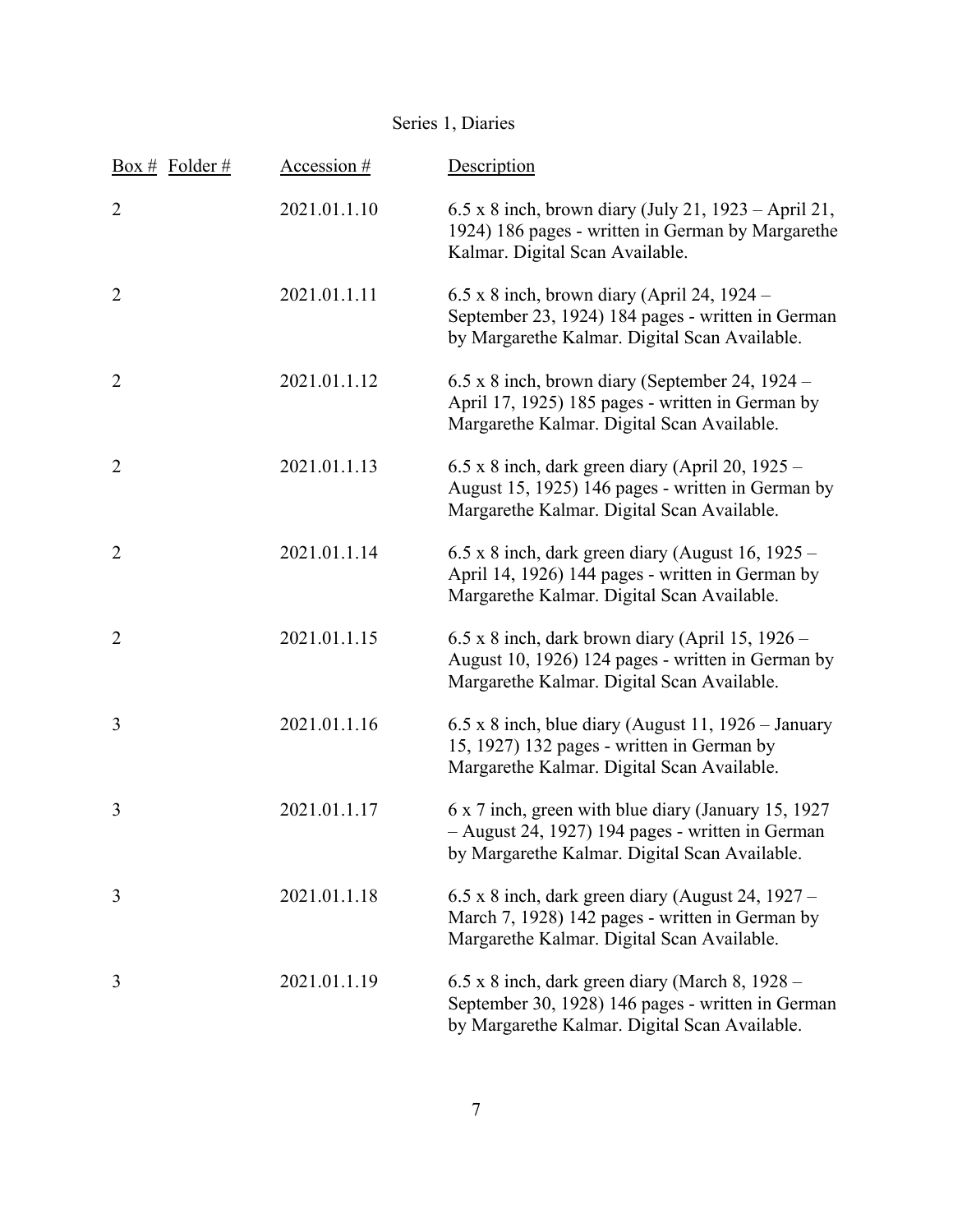| <u>Box # Folder #</u> | Accession #  | Description                                                                                                                                                                |
|-----------------------|--------------|----------------------------------------------------------------------------------------------------------------------------------------------------------------------------|
| 3                     | 2021.01.1.20 | $6.5 \times 8$ inch, dark green diary (October 1, 1928 –<br>June 6, 1929) 144 pages - written in German by<br>Margarethe Kalmar. Digital Scan Available.                   |
| 3                     | 2021.01.1.21 | $6.5$ x 8 inch, dark green diary (June 7, 1929 –<br>September 30, 1929) 144 pages - written in German<br>by Margarethe Kalmar. Digital Scan Available.                     |
| 3                     | 2021.01.1.22 | $6.5 \times 8$ inch, dark green diary (October 1, 1929 –<br>May 30, 1930) 147 pages - written in German by<br>Margarethe Kalmar. Digital Scan Available.                   |
| 3                     | 2021.01.1.23 | $6.5 \times 8$ inch, dark green diary (May 30, 1930 –<br>January 6, 1931) 144 pages - written in German by<br>Margarethe Kalmar. Digital Scan Available.                   |
| 3                     | 2021.01.1.24 | $6.5 \times 8$ inch, dark green diary (January 7, 1931 –<br>September 3, 1931) 162 pages - written in German<br>by Margarethe Kalmar. Digital Scan Available.              |
| 3                     | 2021.01.1.25 | 6.5 x 8 inch dark green diary (September 4, 1931 –<br>May 14, 1932) 200 pages - written in German by<br>Margarethe Kalmar. Digital Scan Available.                         |
| 3                     | 2021.01.1.26 | $6.5 \times 8$ inch, dark green diary (May 15, 1932 –<br>November 10, 1932) 176 pages - written in German<br>by Margarethe Kalmar. Digital Scan Available.                 |
| $\overline{4}$        | 2021.01.1.27 | $7 \times 8$ inch, brown notebook (January 06, 1941 –<br>November 02, 1941) 144 pages - written in German<br>and English by George Otto Kalmar. Digital Scan<br>Available. |
| $\overline{4}$        | 2021.01.1.28 | 7 x 8 inch, brown notebook (December 14, 1941 –<br>August 4, 1942) 83 pages – written in German and<br>English by George Otto Kalmar. Digital Scan<br>Available.           |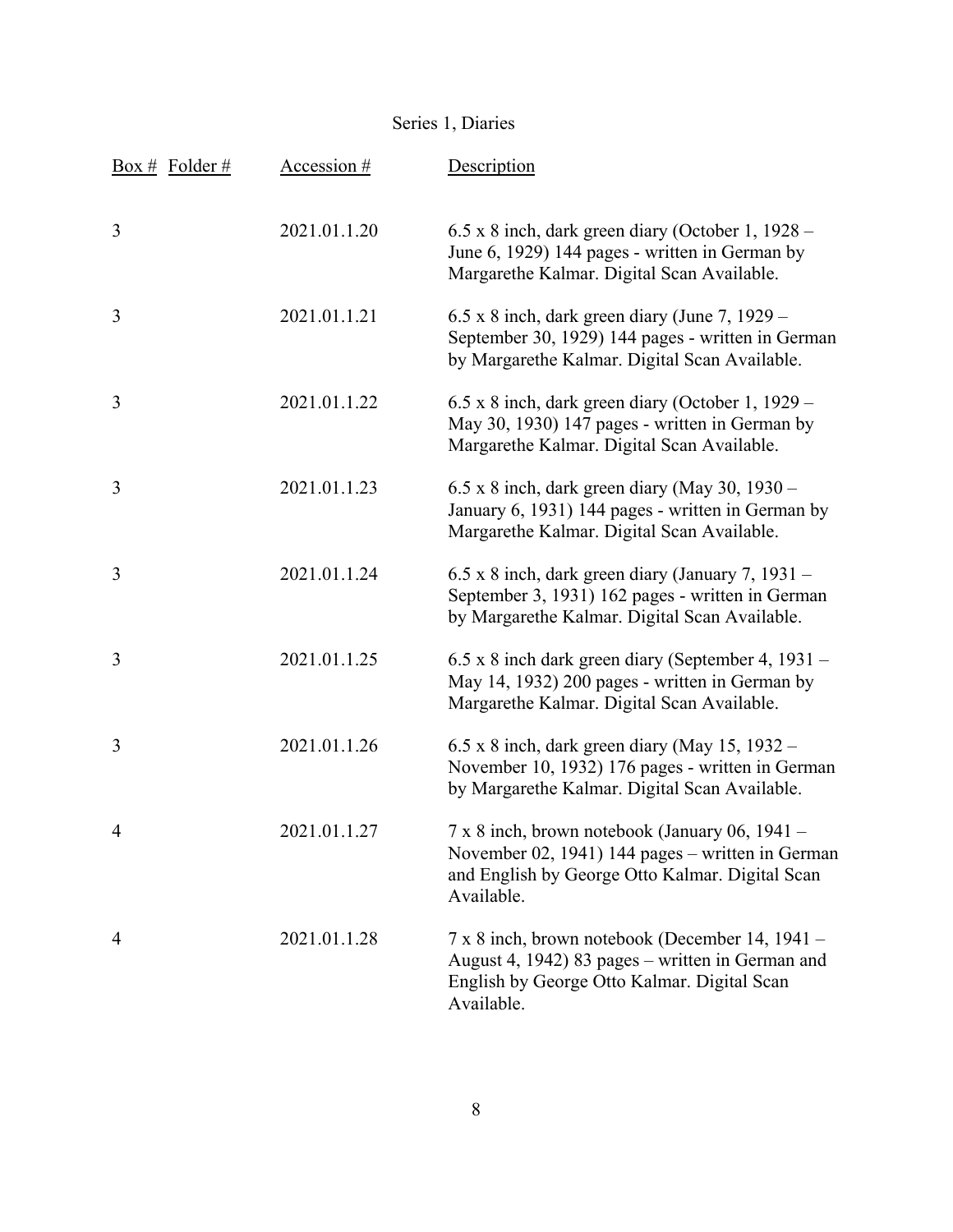| Box # Folder # | Accession #  | Description                                                                                                                             |
|----------------|--------------|-----------------------------------------------------------------------------------------------------------------------------------------|
| 4              | 2021.01.1.29 | $7 \times 10$ inch, black notebook (1942 –1945) – written<br>and typed in English by George Otto Kalmar.                                |
| $\overline{4}$ | 2021.01.1.30 | Folder of diary entries from $(1945 - 1971)$ – written<br>and typed in English by George Otto Kalmar.                                   |
| 4              | 2021.01.1.31 | 5.5 x 4 inch, red diary (February 09, $1966 -$<br>December 20, 1966) 314 pages – written in English<br>by George Otto Kalmar.           |
| $\overline{4}$ | 2021.01.1.32 | $3.5 \times 6$ inch, brown diary (January 1, 1977 –<br>December 31, $1977$ ) – 365 pages – written in<br>English by George Otto Kalmar. |
| 4              | 2021.01.1.33 | $5 \times 7.5$ inch, dark brown diary (Janaury 2, 1985 –<br>December 31, 1985) 364 pages – written in English<br>by George Otto Kalmar. |
| $\overline{4}$ | 2021.01.1.34 | 5 x 7.5 inch, dark red diary (January 1, 1986 -<br>December 31, 1986) 365 pages - written in English<br>by George Otto Kalmar.          |
| $\overline{4}$ | 2021.01.1.35 | $5 \times 7.5$ inch, dark red diary (January 1, 1987 –<br>December 31, 1987) 365 pages – written in English<br>by George Otto Kalmar.   |
| 5              | 2021.01.1.36 | 5 x 7.5 inch, dark red diary (January 1, 1989 –<br>December 31, 1989) 365 pages – written in English<br>by George Otto Kalmar.          |
| 5              | 2021.01.1.37 | $5 \times 7.5$ inch, dark red diary (January 1, 1990 –<br>December 31, 1990) 365 pages – written in English<br>by George Otto Kalmar.   |
| 5              | 2021.01.1.38 | $5 \times 7.5$ inch, dark red diary (January 1, 1991 –<br>December 31, 1991) 365 pages – written in English<br>by George Otto Kalmar.   |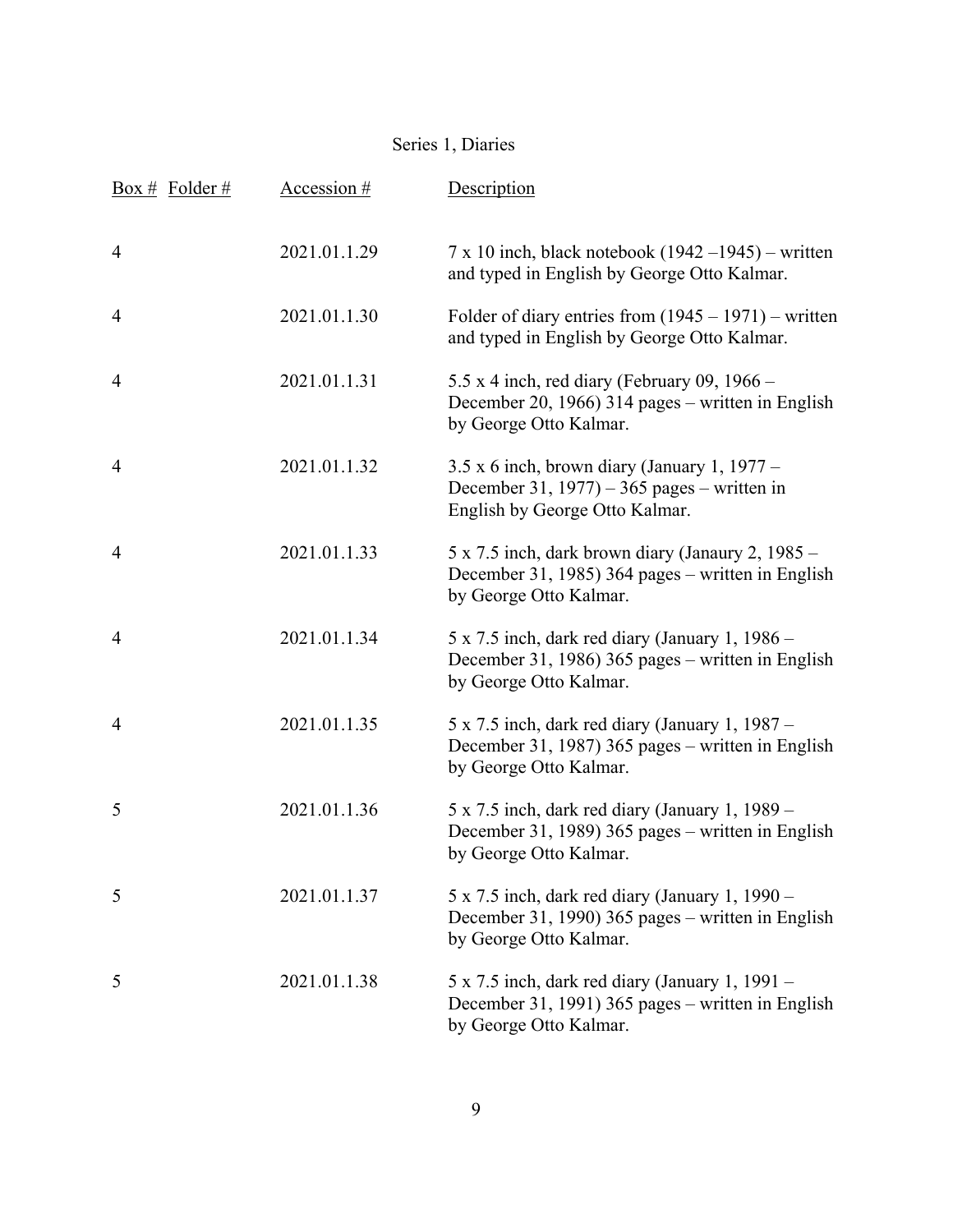| Series 1, Diaries |              |                                                                                                                                   |  |
|-------------------|--------------|-----------------------------------------------------------------------------------------------------------------------------------|--|
| Box # Folder #    | Accession #  | Description                                                                                                                       |  |
| 5                 | 2021.01.1.39 | $5 \times 7.5$ inch, dark red diary (January 1, 1993 –<br>June 11, 1993) 365 pages – written in English by<br>George Otto Kalmar. |  |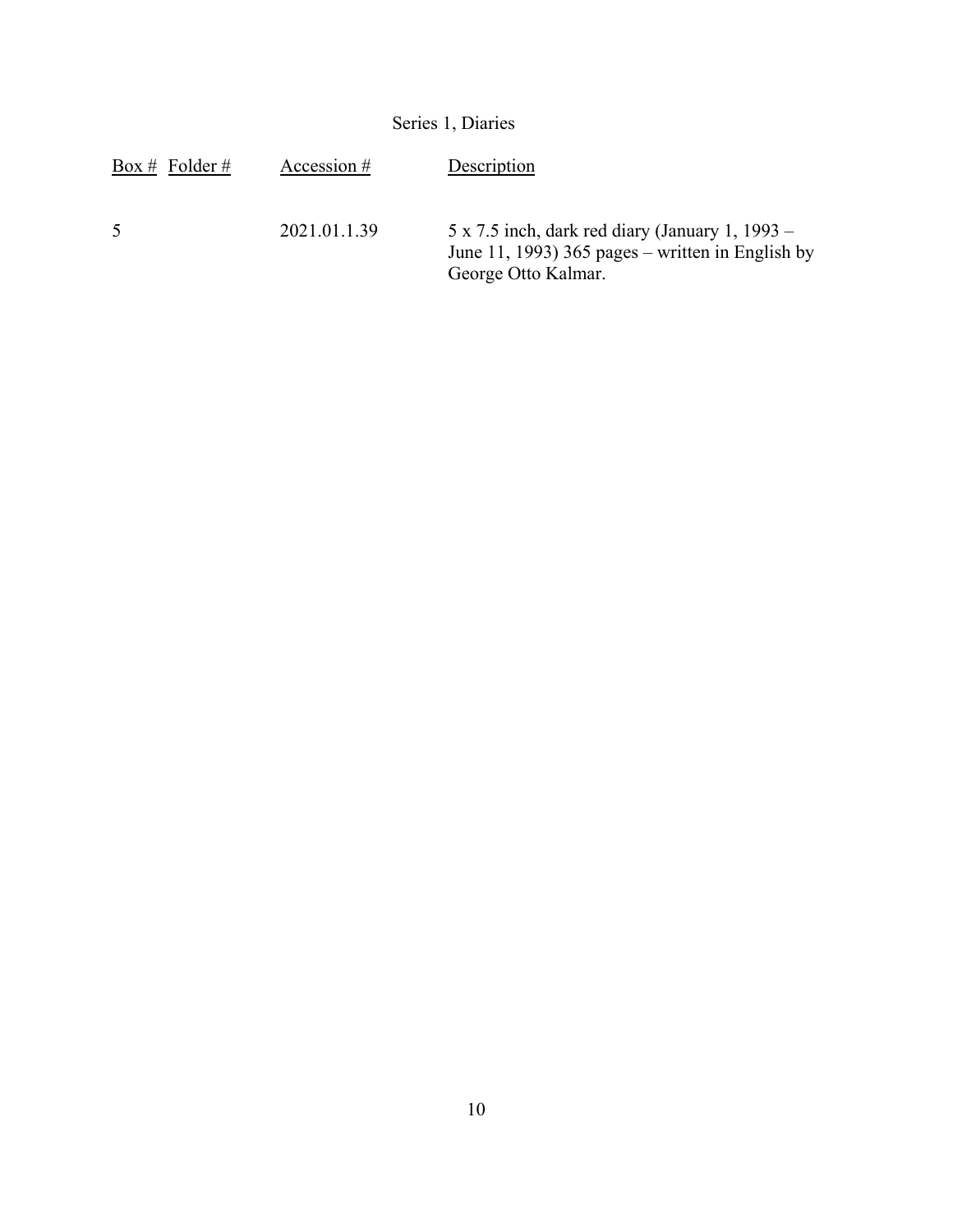### Series 2, Correspondences Subseries 1, Carlo Pietzner to George and Vera

|                          | Box # Folder # | Accession #   | Description                        |
|--------------------------|----------------|---------------|------------------------------------|
| 5                        | 1              | 2021.01.2.1.1 | Letter dated $1/20/1960$ (2 pages) |
| 5                        | 1              | 2021.01.2.1.2 | Letter dated $2/19/1960$ (2 pages) |
| $\overline{\mathcal{L}}$ | 1              | 2021.01.2.1.3 | Letter dated 12/31/1960 (2 pages)  |
| 5                        | 1              | 2021.01.2.1.4 | Letter dated 3/25/1961 (1 page)    |
| 5                        | 1              | 2021.01.2.1.5 | Letter dated $4/6/1961$ (1 page)   |
| 5                        | 1              | 2021.01.2.1.6 | Letter dated $4/17/1961$ (1 page)  |
| 5                        | 1              | 2021.01.2.1.7 | Letter dated $6/9/1961$ (2 pages)  |
| $\overline{\mathcal{L}}$ | 1              | 2021.01.2.1.8 | Letter dated $2/10/1961$ (2 pages) |
| 5                        | 1              | 2021.01.2.1.9 | Letter dated $12/30/1961$ (1 page) |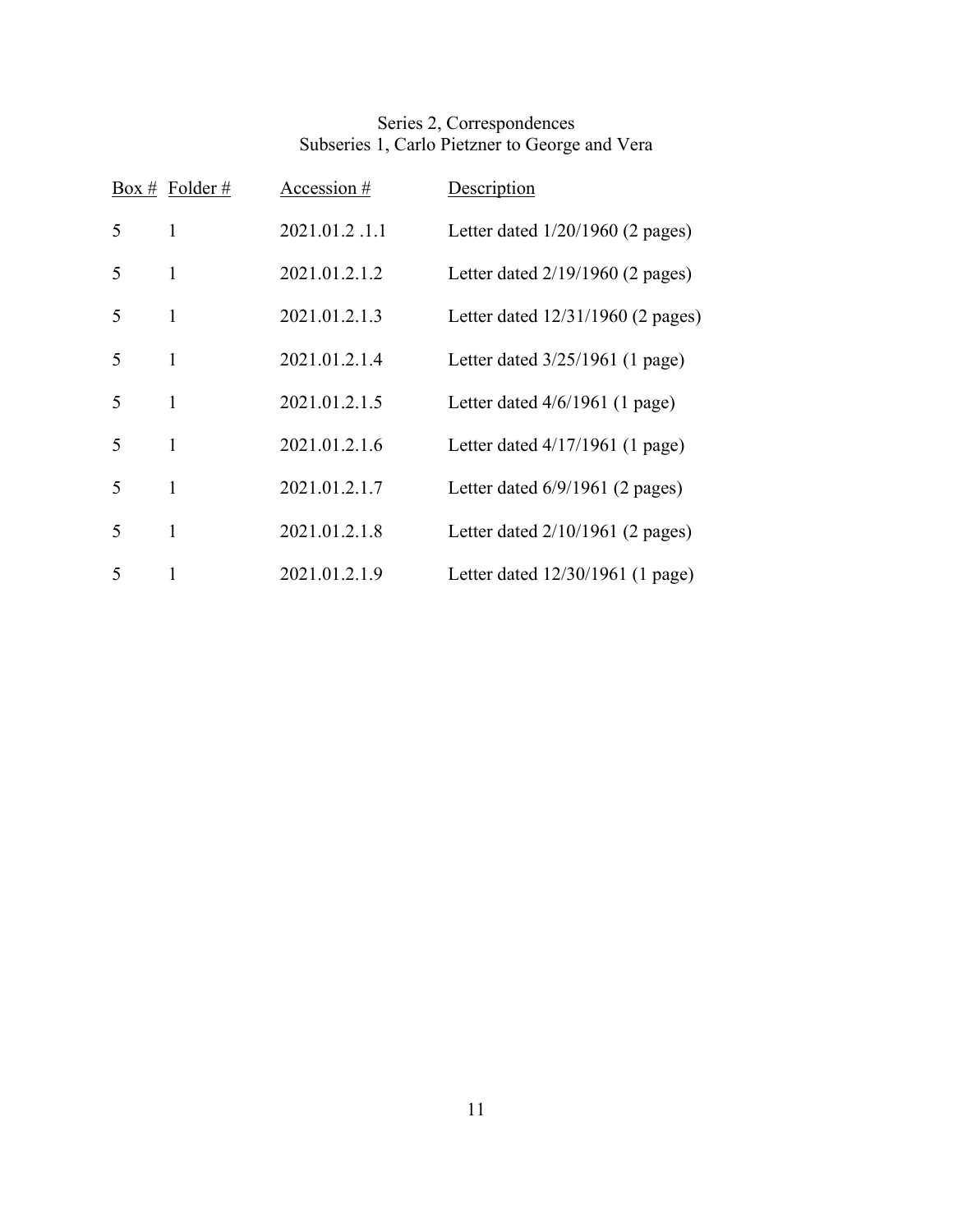### Series 2, Correspondences Subseries 2, Poetry from Heinz Politzer

|   | Box # Folder # | Accession #    | Description                                                            |
|---|----------------|----------------|------------------------------------------------------------------------|
| 5 | $\overline{2}$ | 2021.01.2.2.1  | Nani (German)                                                          |
| 5 | $\overline{2}$ | 2021.01.2.2.2  | Chidiock Tichbournes Elegie am Vorabend seiner<br>Hinrichtung (German) |
| 5 | $\overline{2}$ | 2021.01.2.2.3  | Ausgestreckte Arme (German)                                            |
| 5 | $\overline{2}$ | 2021.01.2.2.4  | Der Herr des Brunnens (German)                                         |
| 5 | $\overline{2}$ | 2021.01.2.2.5  | Erwachen (German)                                                      |
| 5 | $\overline{2}$ | 2021.01.2.2.6  | Der Regenvogel (German)                                                |
| 5 | $\overline{2}$ | 2021.01.2.2.7  | Schlaflied (German)                                                    |
| 5 | $\overline{2}$ | 2021.01.2.2.8  | Deutung (German)                                                       |
| 5 | $\overline{2}$ | 2021.01.2.2.9  | Das arme Zeichen (German)                                              |
| 5 | $\overline{2}$ | 2021.01.2.2.10 | Alter Gaukler unserer lieben Frau (German)                             |
| 5 | $\overline{2}$ | 2021.01.2.2.11 | Der Schlafer (German)                                                  |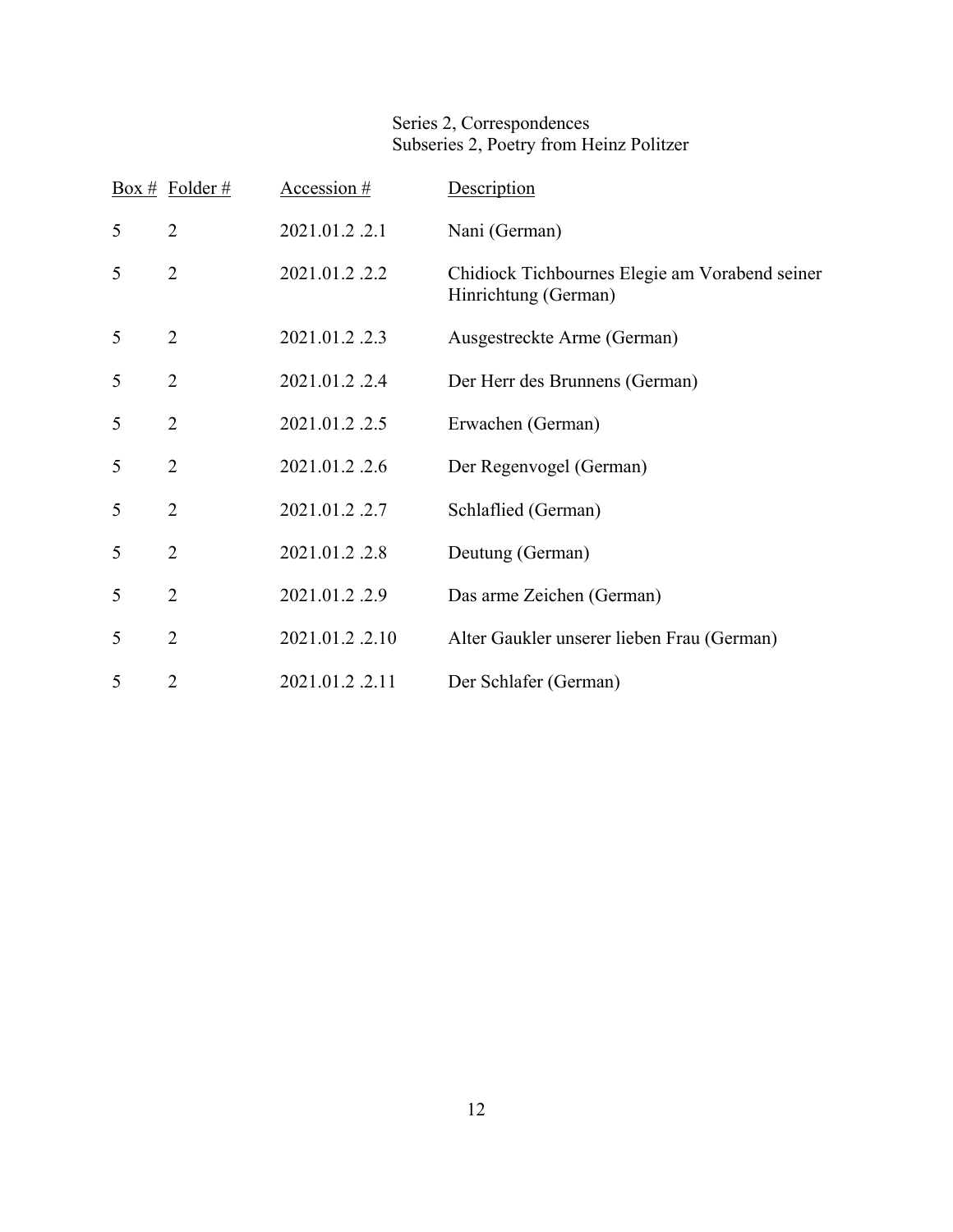### Series 2, Correspondences Subseries 3, George and Vera to Heinz Politzer

|        | Box # Folder # | Accession #   | Description                              |
|--------|----------------|---------------|------------------------------------------|
| 5      | 3              | 2021.01.2.3.1 | Letter dated $10/21/1948$ (1 page)       |
| $\sim$ | $\mathcal{R}$  | 2021.01.2.3.2 | Letter dated $11/17/1948$ (1 page)       |
| 5      | $\mathcal{R}$  | 2021.01.2.3.3 | Letter dated $4/7$ (maybe 1949) (1 page) |
| .5     | 3              | 2021.01.2.3.4 | Letter dated $5/21/1949$ (1 page)        |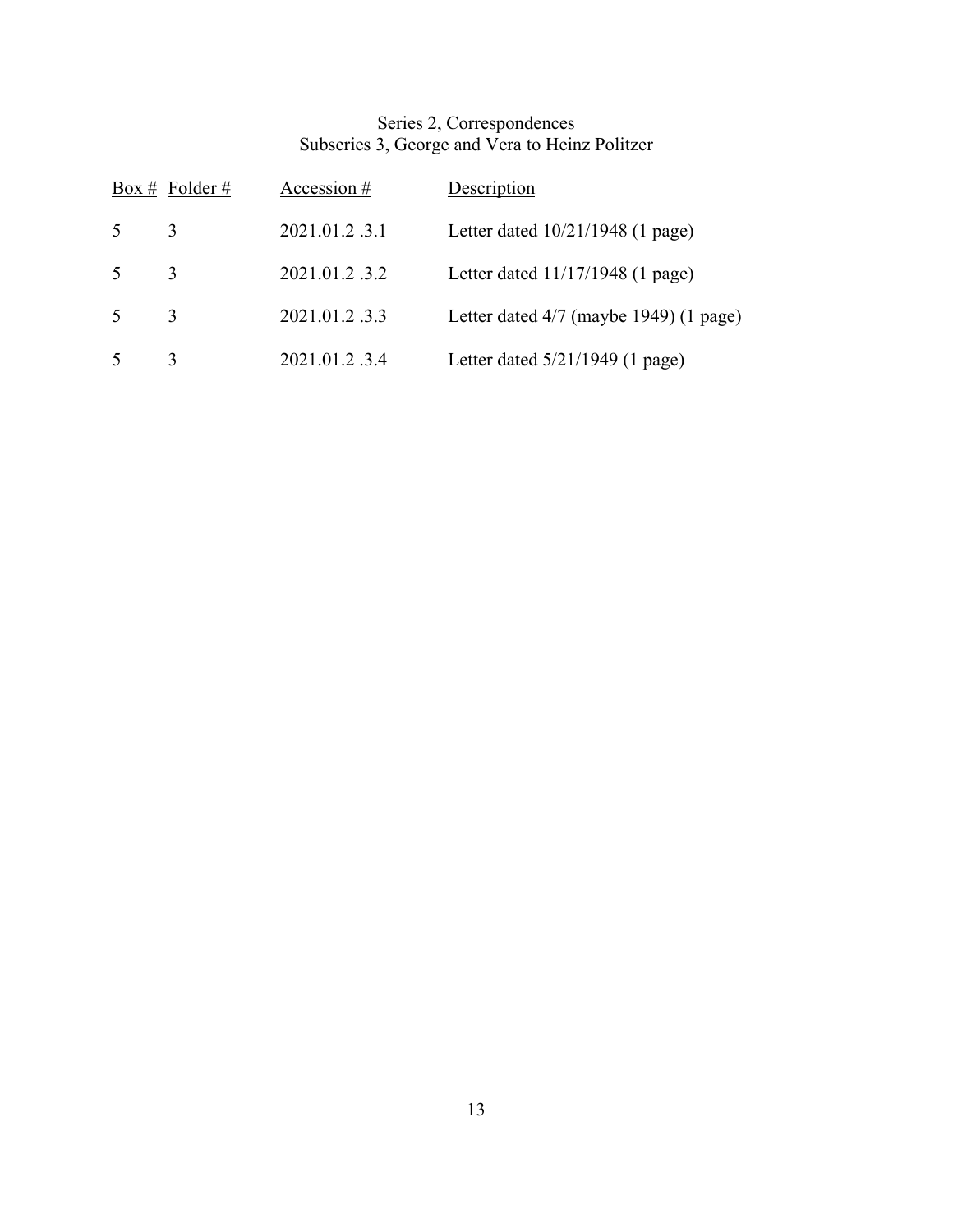### Series 2, Correspondences Subseries 4, Heinz Politzer to George and Vera

|   | Box # Folder # | Accession #    | Description                                |
|---|----------------|----------------|--------------------------------------------|
| 5 | $\overline{4}$ | 2021.01.2.4.1  | Letter dated $9/12/1948$ (1 page)          |
| 5 | $\overline{4}$ | 2021.01.2.4.2  | Letter dated 10/5/1948 (1 page)            |
| 5 | $\overline{4}$ | 2021.01.2.4.3  | Letter dated (MAYBE 10/22/1948) (1 page)   |
| 5 | $\overline{4}$ | 2021.01.2.4.4  | Letter dated 11/13/1948 (1 page)           |
| 5 | $\overline{4}$ | 2021.01.2.4.5  | Letter dated 11/26/1948 (1 page)           |
| 5 | 4              | 2021.01.2.4.6  | Letter dated 3/18/1949 (1 page)            |
| 5 | $\overline{4}$ | 2021.01.2.4.7  | Letter dated $4/8/1949$ (1 page)           |
| 5 | $\overline{4}$ | 2021.01.2.4.8  | Letter dated $5/14/1949$ (1 page)          |
| 5 | $\overline{4}$ | 2021.01.2.4.9  | Letter dated 5/17/1949 (1 page)            |
| 5 | $\overline{4}$ | 2021.01.2.4.10 | Letter dated 5/27/1949 (1 page)            |
| 5 | 4              | 2021.01.2.4.11 | Letter dated 9/26/1949 (1 page)            |
| 5 | $\overline{4}$ | 2021.01.2.4.12 | Letter dated 11/10/1949 (1 page)           |
| 5 | $\overline{4}$ | 2021.01.2.4.13 | Letter dated (maybe $12/19/19490$ (1 page) |
| 5 | $\overline{4}$ | 2021.01.2.4.14 | Letter dated $4/12/1950$ (1 page)          |
| 5 | $\overline{4}$ | 2021.01.2.4.15 | Letter dated $6/22/1950$ (1 page)          |
| 5 | 4              | 2021.01.2.4.16 | Letter dated $8/3/1950$ (1 page)           |
| 5 | $\overline{4}$ | 2021.01.2.4.17 | Letter dated $8/13/1950$ (1 page)          |
| 5 | $\overline{4}$ | 2021.01.2.4.18 | Letter dated $5/25/1952$ (2 pages)         |
| 5 | $\overline{4}$ | 2021.01.2.4.19 | Letter dated 5/12/1957 (1 page)            |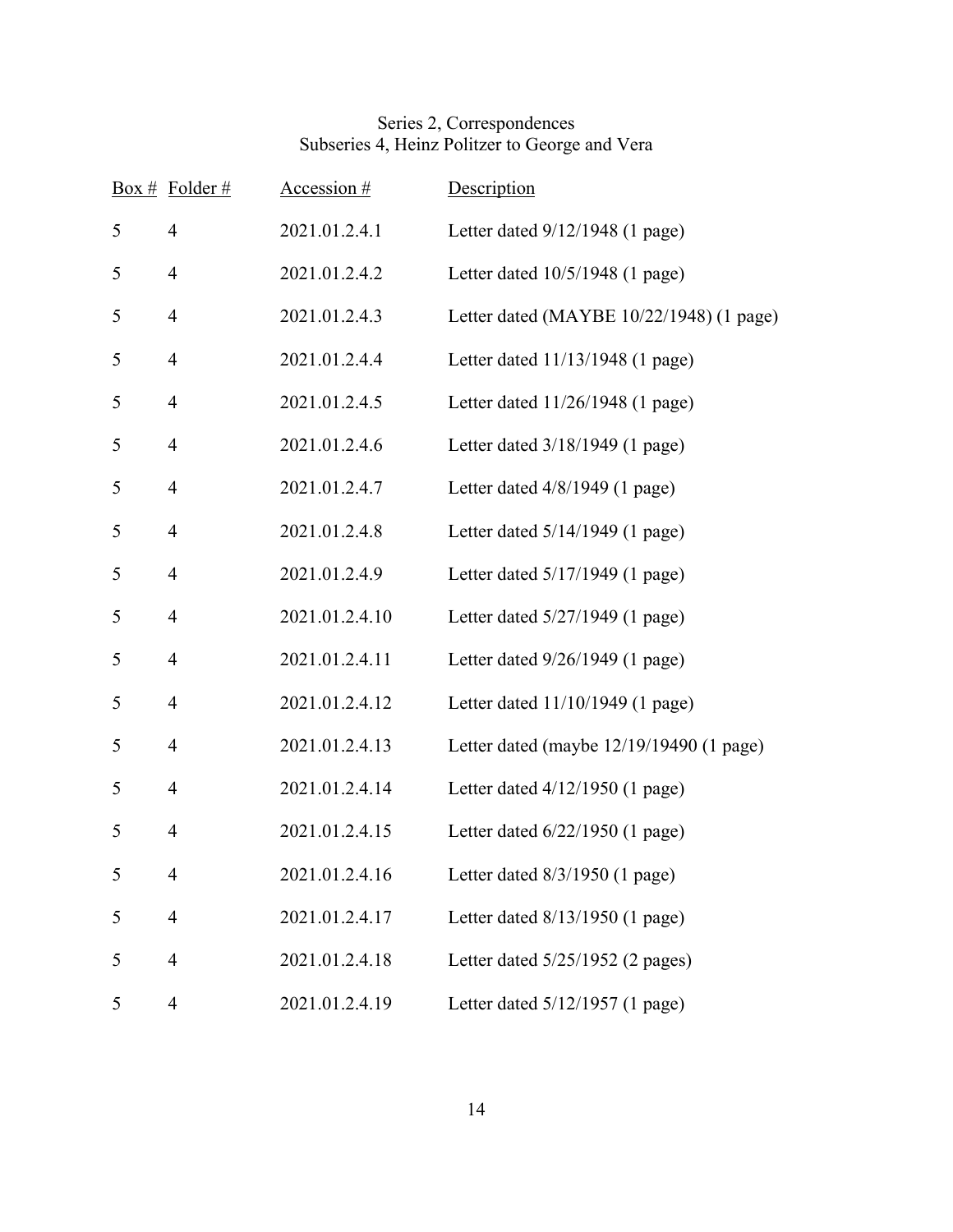### Series 2, Correspondences Subseries 5, Emmy Wunsch Wien to Vera

| Box # | Folder# | Accession $#$  | Description                        |
|-------|---------|----------------|------------------------------------|
| 5     | 5       | 2021.01.2.5.1  | Letter dated unknown (1 page)      |
| 5     | 5       | 2021.01.2.5.2  | Letter dated $1/5/1946$ (1 page)   |
| 5     | 5       | 2021.01.2.5.3  | Letter dated $7/9/1946$ (1 page)   |
| 5     | 5       | 2021.01.2.5.4  | Letter dated 8/18/1946 (1 page)    |
| 5     | 5       | 2021.01.2.5.5  | Letter dated 10/23/1946 (1 page)   |
| 5     | 5       | 2021.01.2.5.6  | Letter dated 12/11/1946 (1 page)   |
| 5     | 5       | 2021.01.2.5.7  | Letter dated $2/14/1947$ (2 pages) |
| 5     | 5       | 2021.01.2.5.8  | Letter dated 4/9/1947 (2 pages)    |
| 5     | 5       | 2021.01.2.5.9  | Letter dated 6/11/1947 (1 page)    |
| 5     | 5       | 2021.01.2.5.10 | Letter dated $6/29/1947$ (2 pages) |
| 5     | 5       | 2021.01.2.5.11 | Letter dated 8/6/1947 (2 pages)    |
| 5     | 5       | 2021.01.2.5.12 | Letter dated 10/16/1947 (1 page)   |
| 5     | 5       | 2021.01.2.5.13 | Letter dated 12/13/1947 (2 pages)  |
| 5     | 5       | 2021.01.2.5.14 | Letter dated 1/11/1948 (1 page)    |
| 5     | 5       | 2021.01.2.5.15 | Letter dated $1/25/1948$ (2 pages) |
| 5     | 5       | 2021.01.2.5.16 | Letter dated 5/19/1948 (1 page)    |
| 5     | 5       | 2021.01.2.5.17 | Letter dated $6/6/1948$ (1 page)   |
| 5     | 5       | 2021.01.2.5.18 | Letter dated 7/23/1948 (2 pages)   |
| 5     | 5       | 2021.01.2.5.19 | Letter dated 11/20/1948 (1 page)   |
| 5     | 5       | 2021.01.2.5.20 | Letter dated 1/11/1949 (1 page)    |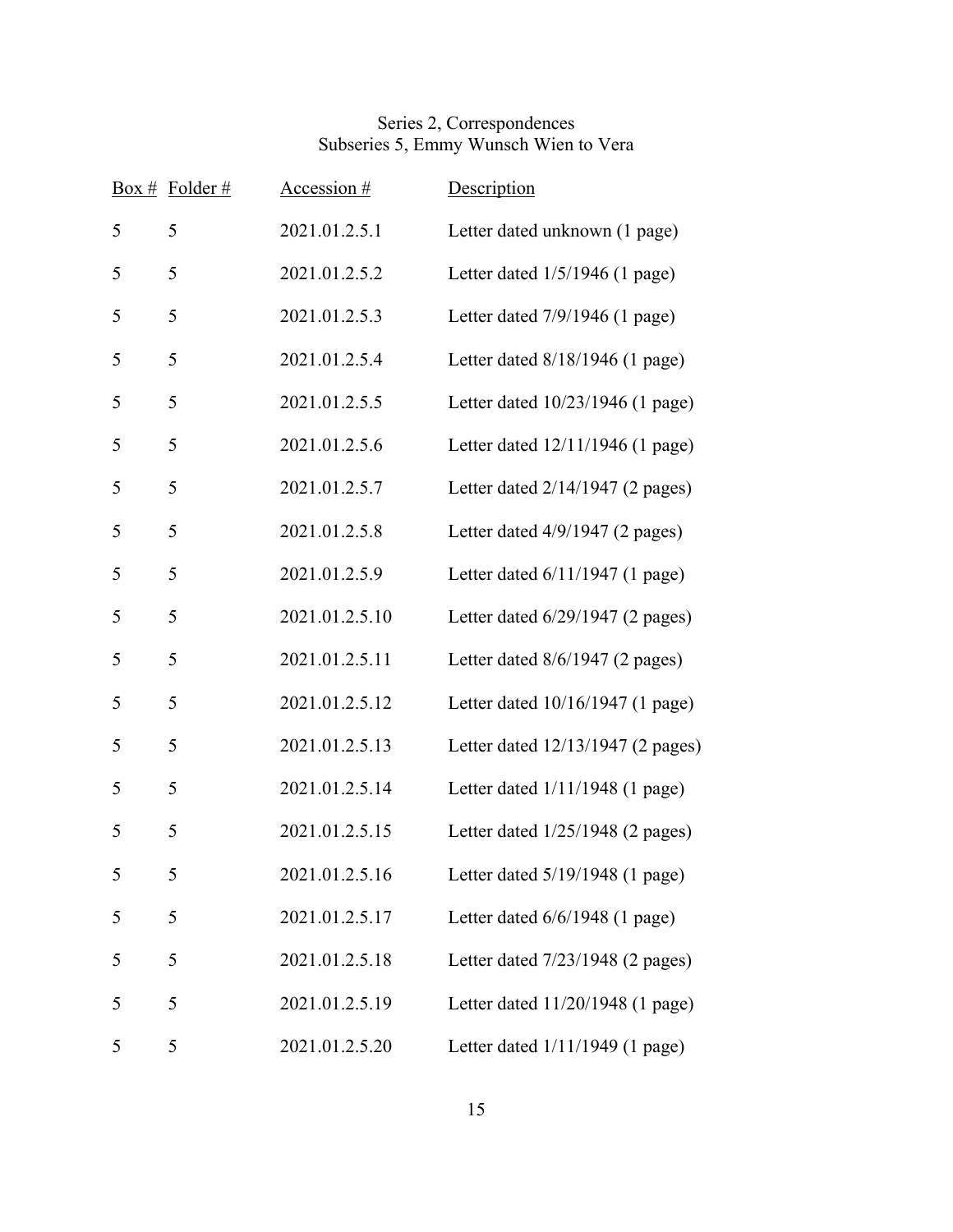| 5             | 5 | 2021.01.2.5.21 | Letter dated 1/31/1949 (2 pages)              |
|---------------|---|----------------|-----------------------------------------------|
| 5             | 5 | 2021.01.2.5.22 | Letter dated $4/5/1949$ (1 page)              |
| $\mathfrak s$ | 5 | 2021.01.2.5.23 | Letter dated $8/21/1949$ (2 pages)            |
| 5             | 5 | 2021.01.2.5.24 | Letter dated 10/18/1949 (1 page)              |
| $\mathfrak s$ | 5 | 2021.01.2.5.25 | Letter dated 12/4/1949 (1 page)               |
| 5             | 5 | 2021.01.2.5.26 | Letter dated $1/25/1950$ (2 pages)            |
| 5             | 5 | 2021.01.2.5.27 | Letter dated 3/16/1950 (2 pages)              |
| 5             | 5 | 2021.01.2.5.28 | Letter dated $4/23/1950$ (1 page)             |
| 5             | 5 | 2021.01.2.5.29 | Letter dated 7/30/1950 (1 page)               |
| 5             | 5 | 2021.01.2.5.30 | Letter dated $12/5/1950$ (1 page)             |
| 5             | 5 | 2021.01.2.5.31 | Letter dated $1/12/1951$ (1 page)             |
| 5             | 5 | 2021.01.2.5.32 | Letter dated $3/4/1951$ (1 page)              |
| 5             | 5 | 2021.01.2.5.33 | Letter dated $4/2/1951$ (1 page)              |
| 5             | 5 | 2021.01.2.5.34 | Letter dated 12/16/1952 (1 page)              |
| 5             | 5 | 2021.01.2.5.35 | Letter dated 10/26/1951 (1 page)              |
| 5             | 5 | 2021.01.2.5.36 | Letter dated 12/12/1951 (1 page)              |
| 5             | 5 | 2021.01.2.5.37 | Letter dated 1/25/1952 (1 page)               |
| 5             | 5 | 2021.01.2.5.38 | Letter dated 12/16/1952 (1 page-missing page) |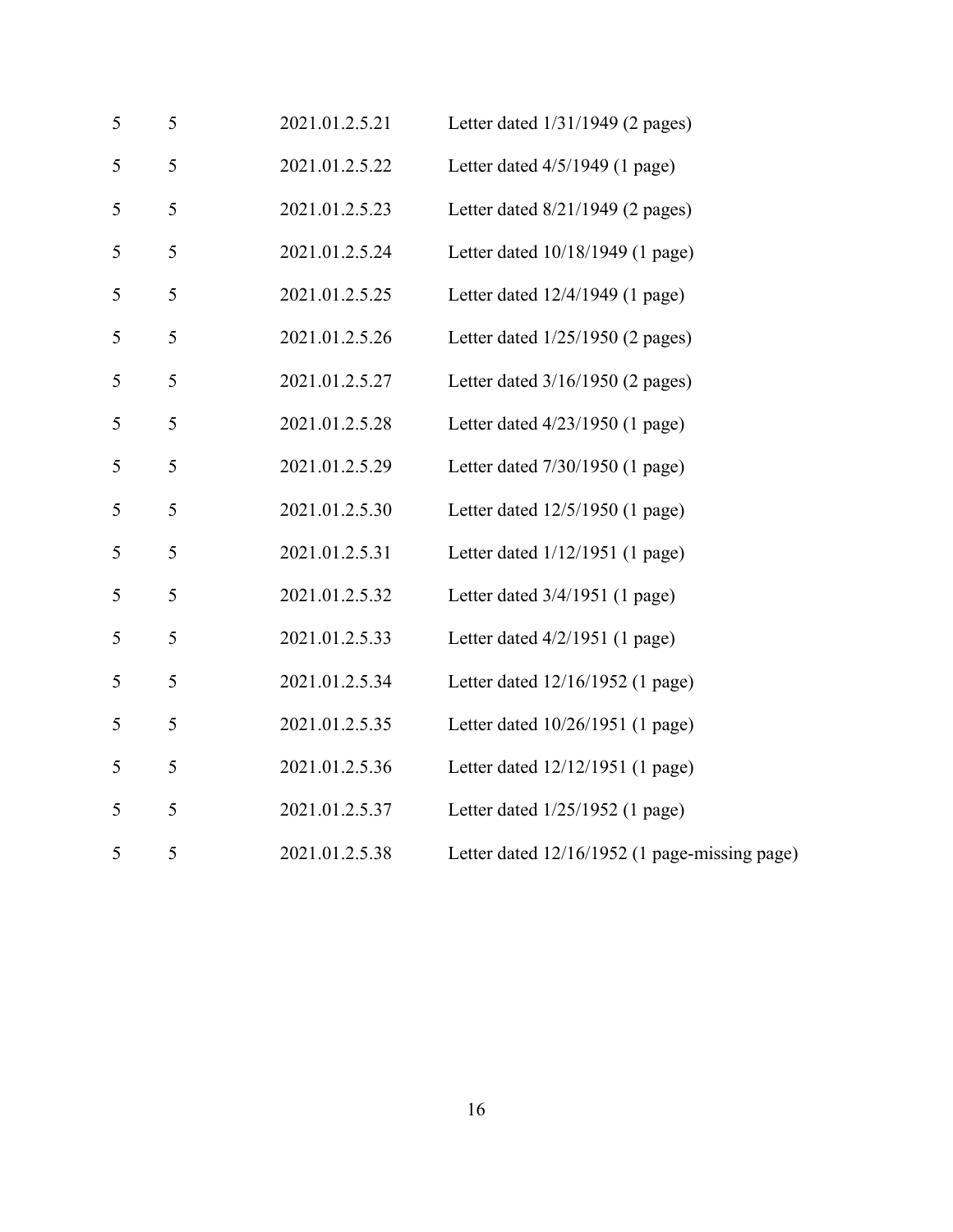### Series 2, Correspondences Subseries 6, Unknown to Vera

|                | Box # Folder # | Accession $#$ | Description                         |
|----------------|----------------|---------------|-------------------------------------|
| 5 <sup>5</sup> |                | 2021.01.2.6.1 | Letter dated $11/15/1938$ (3 pages) |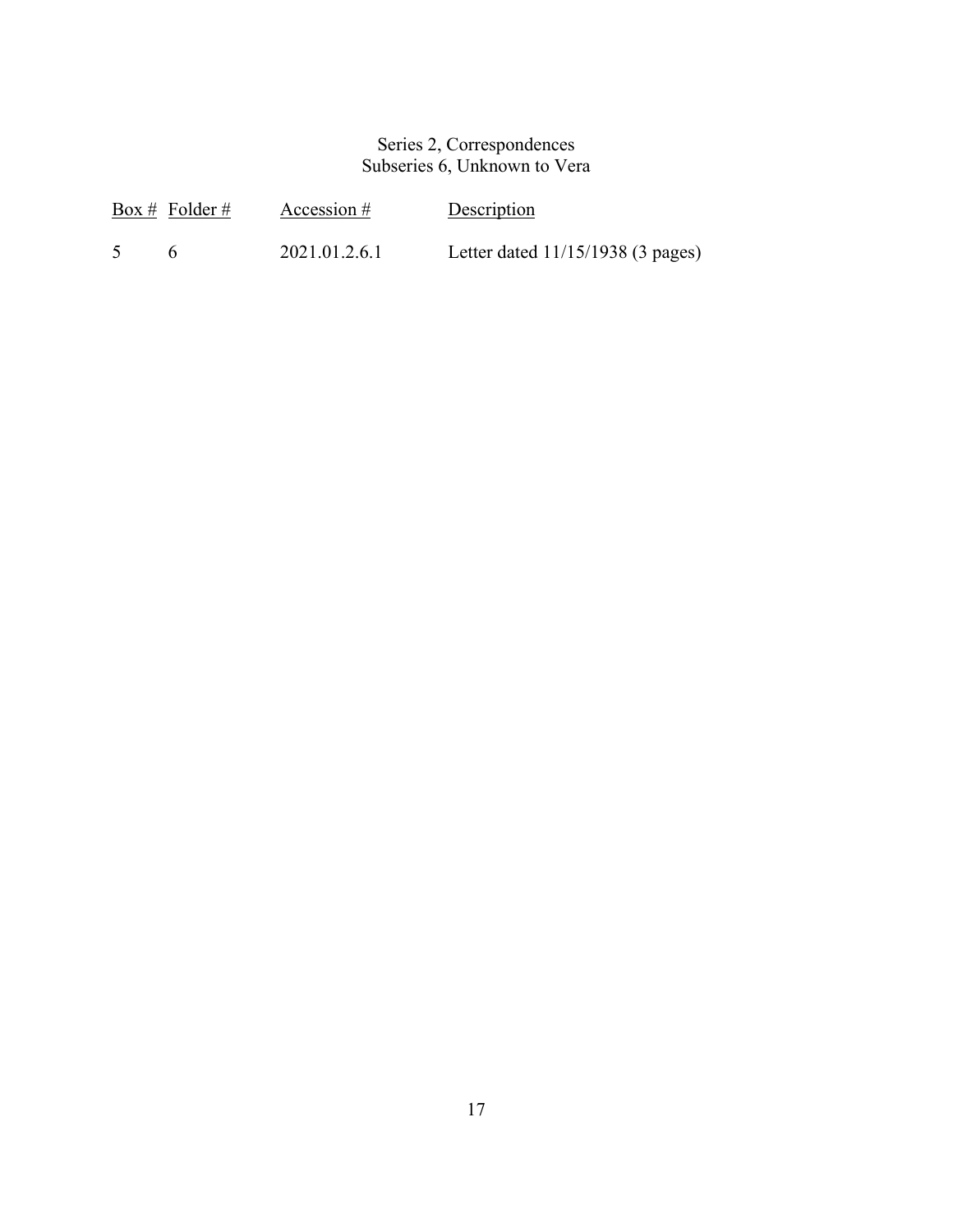### Series 2, Correspondences Subseries 7, Unknown

| Box # Folder # | Accession $#$ | Description                                      |
|----------------|---------------|--------------------------------------------------|
|                | 2021.01.2.7.1 | Letter dated 1937 (exact date unknown) (5 pages) |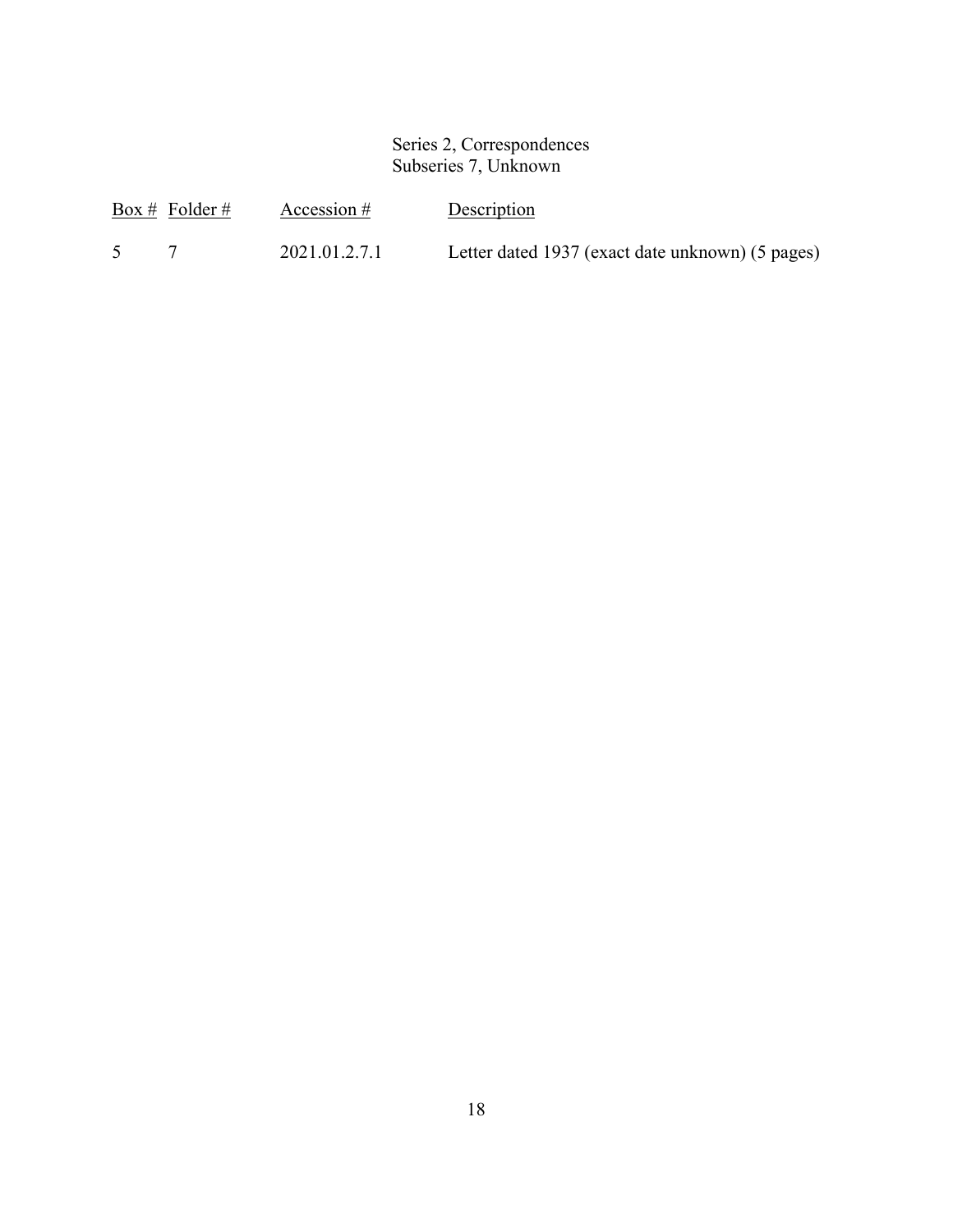Series 3, Vera's sketches and scrapbook

| Box # Folder # | Accession # | Description                                                                                                                                                                                                                                                                                               |
|----------------|-------------|-----------------------------------------------------------------------------------------------------------------------------------------------------------------------------------------------------------------------------------------------------------------------------------------------------------|
| 6              | 2021.01.3.1 | Vera's sketches of the seasons titled 'Bauern'<br>regeln' which translates to 'farmer's rules.' In the<br>center a family of five. In the corners, the four<br>seasons are depicted by a woman. There's also<br>fruits and vegetables in the sketch. She also has<br>different sketches of the 12 months. |
|                | 2021.01.3.2 | Seems like a scrapbook that Vera made. It starts in<br>1914 and has her drawings from her childhood. She<br>continued to fill the book with pictures and her own<br>drawings.                                                                                                                             |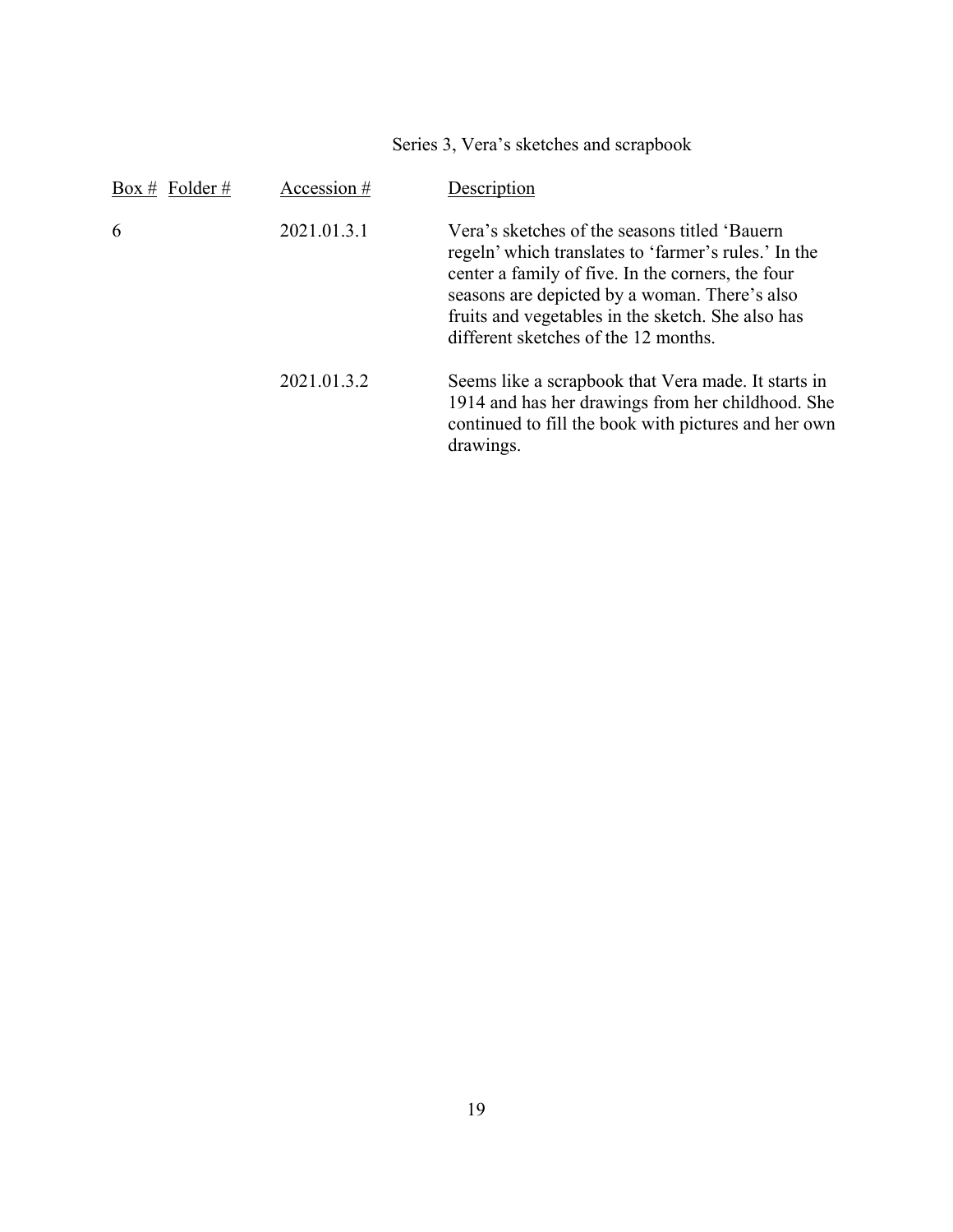Series 4, Photgraphs Subseries 1, Karl and Margarethe Kalmar family pictures

|   | Box # Folder # | Accession $#$                    | Description                                                                             |
|---|----------------|----------------------------------|-----------------------------------------------------------------------------------------|
| 6 |                | 2021.01.4.1.1-<br>2021.01.4.1.34 | Photographs of George, Paul, and George's parents<br>who are Margarethe's grandparents. |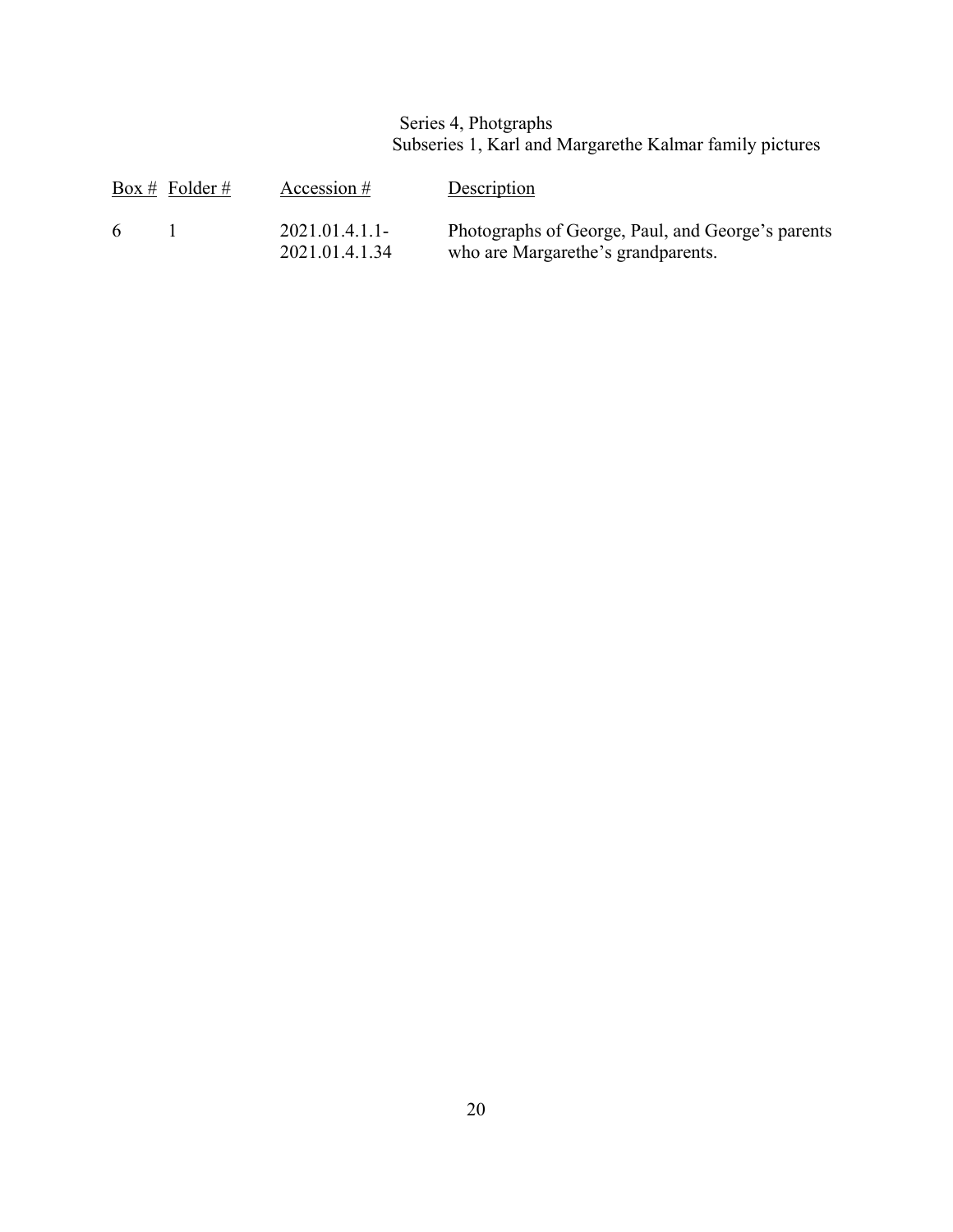### Series 4, Photgraphs Subseries 2, George Kalmar's pictures

|   | Box # Folder # | Accession $#$                      | Description                                                                                                                                               |
|---|----------------|------------------------------------|-----------------------------------------------------------------------------------------------------------------------------------------------------------|
| 6 | $\mathcal{D}$  | $2021.01.4.2.1-$<br>2021.01.4.2.40 | Photographs of George throught his life, from<br>childhood to adulthood to old age. Some people that<br>are present in the photographs are not specified. |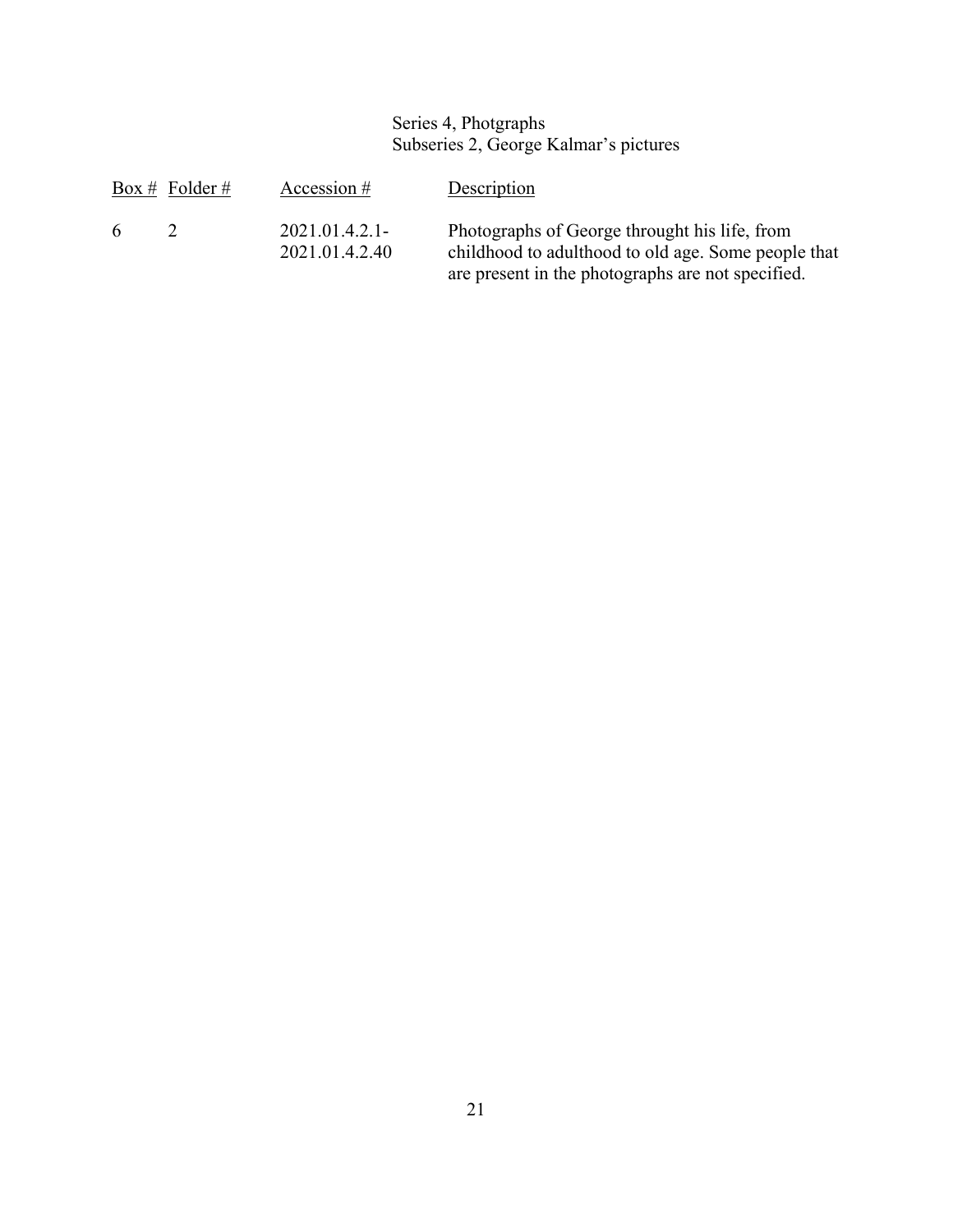### Series 4, Photgraphs Subseries 3, Paul Kalmar's picture

|   | Box # Folder # | Accession $#$ | Description                |
|---|----------------|---------------|----------------------------|
| 6 |                | 2021.01.4.3.1 | Photographs of Paul Kalmar |